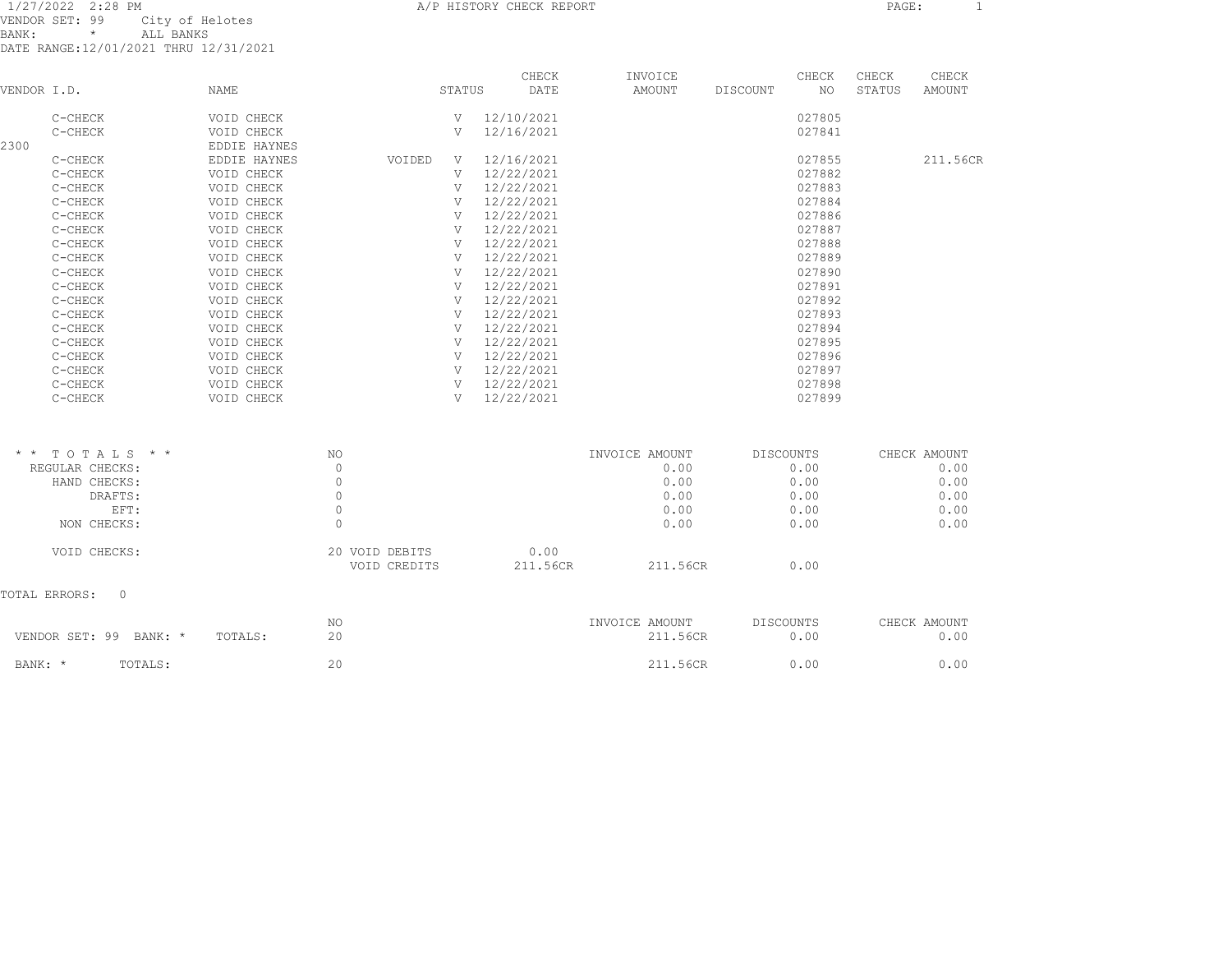| BANK:       | 1/27/2022 2:28 PM<br>VENDOR SET: 99<br>APFB<br>DATE RANGE:12/01/2021 THRU 12/31/2021 | City of Helotes<br>FROST/GF OPERATING                          |                 | A/P HISTORY CHECK REPORT |         |          |        | PAGE:  | 2        |
|-------------|--------------------------------------------------------------------------------------|----------------------------------------------------------------|-----------------|--------------------------|---------|----------|--------|--------|----------|
|             |                                                                                      |                                                                |                 | CHECK                    | INVOICE |          | CHECK  | CHECK  | CHECK    |
| VENDOR I.D. |                                                                                      | NAME                                                           | STATUS          | DATE                     | AMOUNT  | DISCOUNT | NO     | STATUS | AMOUNT   |
| 2138        | I-REIMBURSEMENT                                                                      | DYLAN SWIENTEK<br>WARRANT NUMBERS 823312-3                     |                 | 4/16/2021                | 75.60   |          | 027014 |        | 75.60    |
| 2138        | M-CHECK                                                                              | DYLAN SWIENTEK<br>DYLAN SWIENTEK<br>UNPOST                     | V               | 12/20/2021               |         |          | 027014 |        | 75.60CR  |
| 0147        | $I - 01089$                                                                          | TEXAS MUNICIPAL CLERKS ASSOC<br>MEMBERSHIP DUES AGF            | V               | 11/18/2021               | 75.00   |          | 027728 |        | 75.00    |
| 0147        | M-CHECK                                                                              | TEXAS MUNICIPAL CLERKS ASSOC<br>TEXAS MUNICIPAL CLERKS AUNPOST |                 | V 12/15/2021             |         |          | 027728 |        | 75.00CR  |
| 1476        | I-LI 7972                                                                            | BEXAR COUNTY CLERK<br>DRUG ANALYSIS                            | R               | 12/02/2021               | 40.00   |          | 027785 |        |          |
|             | $I-LI$ 7973                                                                          | DRUG ANALYSIS                                                  | R               | 12/02/2021               | 196.00  |          | 027785 |        | 236.00   |
| 2238        |                                                                                      | BUCKHORN SOIL AND STONE LLC                                    |                 |                          |         |          |        |        |          |
|             | I-160719                                                                             | TOPSOIL FOR CITY HALL                                          |                 | R 12/02/2021             | 492.00  |          | 027786 |        |          |
|             | I-160781                                                                             | FLAGSTONES CITY HALL                                           |                 | R 12/02/2021             | 292.10  |          | 027786 |        | 784.10   |
| 0093        |                                                                                      | MANDER AUTO SERVICE INC                                        |                 |                          |         |          |        |        |          |
|             | I-158106                                                                             | NEW BATTERY                                                    | R               | 12/02/2021               | 199.82  |          | 027787 |        |          |
|             | I-158784                                                                             | OIL CHANGE AND REPAIR TRIM                                     |                 | R 12/02/2021             | 210.71  |          | 027787 |        |          |
|             | $I - 158792$                                                                         | OIL CHANGE                                                     |                 | R 12/02/2021             | 64.50   |          | 027787 |        |          |
|             | $I-158822$                                                                           | OIL CHANGE                                                     |                 | R 12/02/2021             | 70.50   |          | 027787 |        |          |
|             | I-158842                                                                             | OIL CHANGE                                                     | R               | 12/02/2021               | 80.89   |          | 027787 |        |          |
|             | I-158854                                                                             | OIL CHANGE                                                     | R               | 12/02/2021               | 131.91  |          | 027787 |        |          |
|             | I-158860                                                                             | OIL CHANGE                                                     | $R_{\parallel}$ | 12/02/2021               | 65.48   |          | 027787 |        |          |
|             | $I - 159014$                                                                         | OIL CHANGE AND FIX SEATBELT                                    |                 | R 12/02/2021             | 299.03  |          | 027787 |        |          |
|             | I-159292                                                                             | BATTERY EXCHANGE                                               | R               | 12/02/2021               | 22.95   |          | 027787 |        |          |
|             | I-159563                                                                             | BATTERY AND REPLACE BELT                                       | R               | 12/02/2021               | 146.55  |          | 027787 |        |          |
|             | I-159602                                                                             | TUNE UP, SPARKPLUGS, IGNITION                                  |                 | R 12/02/2021             | 358.79  |          | 027787 |        |          |
|             | I-159625                                                                             | BATTERY AND OIL CHANGE                                         |                 | R 12/02/2021             | 300.58  |          | 027787 |        |          |
|             | I-159629                                                                             | OIL CHANGE                                                     |                 | R 12/02/2021             | 64.50   |          | 027787 |        |          |
|             | I-R0158288                                                                           | RADIATOR REPAIR 2007 CHEVY                                     |                 | R 12/02/2021             | 867.30  |          | 027787 |        |          |
|             | I-R0158800                                                                           | OIL CHANGE PW 2012 F250                                        |                 | R 12/02/2021             | 63.55   |          | 027787 |        | 2,947.06 |
| 1261        |                                                                                      | ORKIN COMMERCIAL SERVICES                                      |                 |                          |         |          |        |        |          |
|             | I-2119910139                                                                         | PEST CONTROL 1121                                              |                 | R 12/02/2021             | 155.00  |          | 027788 |        | 155.00   |

I-1121 POSTAGE FOR 4TH QTR R 12/02/2021 520.99 027789 520.99

0923 PITNEY BOWES PURCHASE POWER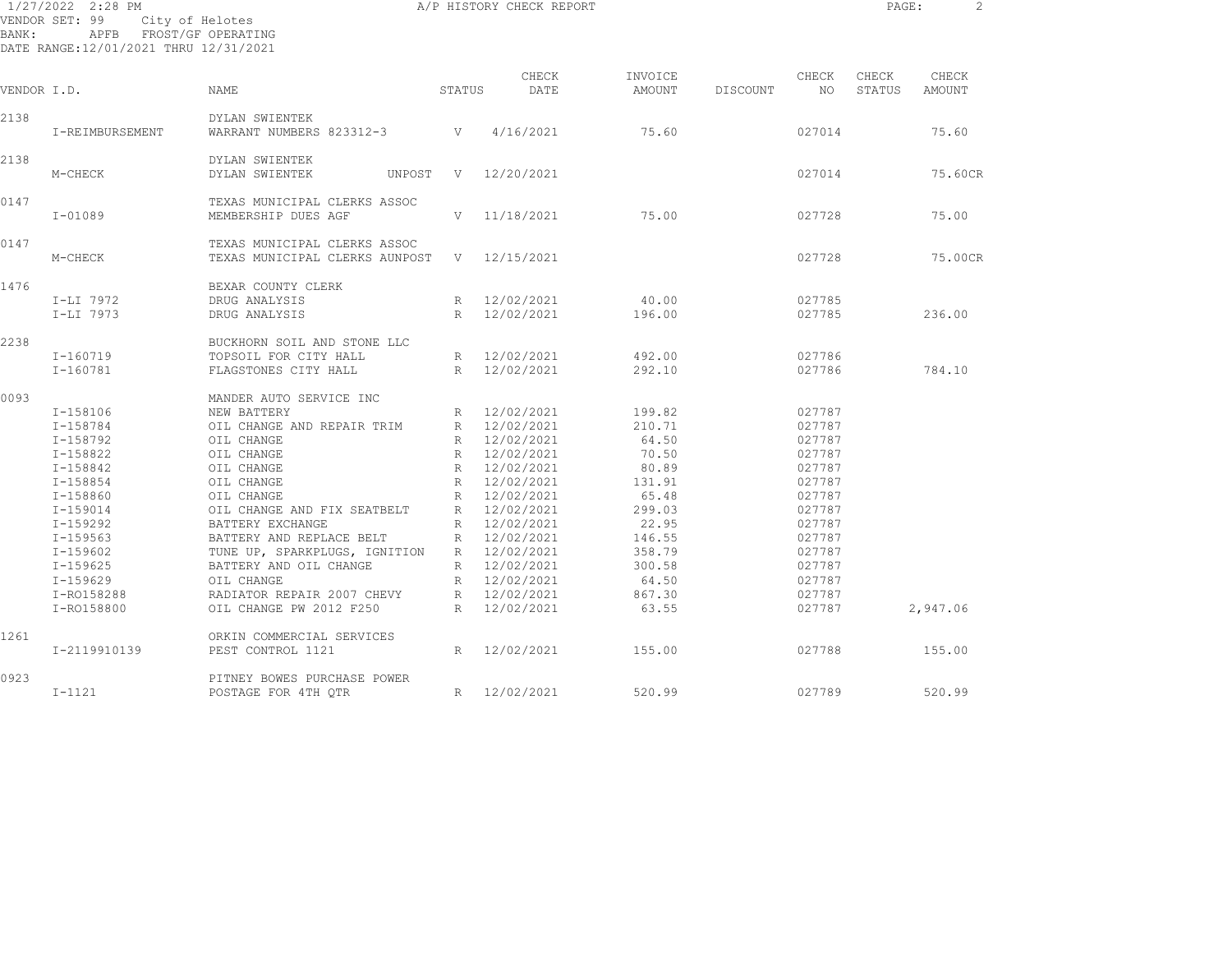| BANK:       | 1/27/2022 2:28 PM<br>VENDOR SET: 99<br>City of Helotes<br>APFB FROST/GF OPERATING<br>DATE RANGE:12/01/2021 THRU 12/31/2021 |                                                                                                                                     |             | A/P HISTORY CHECK REPORT                     |                                     |          |                                      | PAGE:           |                 | 3 |
|-------------|----------------------------------------------------------------------------------------------------------------------------|-------------------------------------------------------------------------------------------------------------------------------------|-------------|----------------------------------------------|-------------------------------------|----------|--------------------------------------|-----------------|-----------------|---|
| VENDOR I.D. |                                                                                                                            | NAME                                                                                                                                | STATUS      | CHECK<br>DATE                                | INVOICE<br>AMOUNT                   | DISCOUNT | CHECK<br>NO                          | CHECK<br>STATUS | CHECK<br>AMOUNT |   |
| 1651        | I-11K0119942563                                                                                                            | READY REFRESH BY NESTLE<br>WATER SVC CITY HALL 1021                                                                                 |             | R 12/02/2021                                 | 302.30                              |          | 027790                               |                 | 302.30          |   |
| 1914        | I-111621 REIMB                                                                                                             | SCOTT MORELAND<br>HOSE FOR ENGINE 1 - REIMBURSEM R 12/02/2021                                                                       |             |                                              | 70.00                               |          | 027791                               |                 | 70.00           |   |
| 1403        | I-0122094                                                                                                                  | SERVICE UNIFORM RENTAL<br>PW UNIFORMS                                                                                               | R           | 12/02/2021                                   | 137.44                              |          | 027792                               |                 | 137.44          |   |
| 1588        | I-8000403238                                                                                                               | SHRED-IT USA LLC<br>SCHREDDING SVC 10/11-2021                                                                                       | $R_{\rm}$   | 12/02/2021                                   | 84.07                               |          | 027793                               |                 | 84.07           |   |
| 1483        | I-120321                                                                                                                   | SOUND CITY PRODUCTIONS<br>SOUND FOR LIGHT OF THE LIGHTS                                                                             | R           | 12/02/2021                                   | 1,300.00                            |          | 027794                               |                 | 1,300.00        |   |
| 1843        | I-Q3 2021 CITY 380                                                                                                         | TEXAS DEVELOPERS LLC<br>Q3 BMC 380 AGREEMENT                                                                                        | R           | 12/02/2021                                   | 566,861.17                          |          | 027795                               |                 | 566,861.17      |   |
| 0097        | $I - 5859$                                                                                                                 | THOMAS PATRICK JOHNSON<br>FUME HOOD                                                                                                 | R           | 12/02/2021                                   | 585.00                              |          | 027796                               |                 | 585.00          |   |
| 0145        | I-0039133111421                                                                                                            | TIME WARNER CABLE SAN ANTONIO<br>CABLE & INTERNET 1021                                                                              | $R_{\perp}$ | 12/02/2021                                   | 589.93                              |          | 027797                               |                 | 589.93          |   |
| 1044        | $I - 6489$                                                                                                                 | VISTA COM INC<br>RECORDER MAINTENANCE                                                                                               | R           | 12/02/2021                                   | 3,216.00                            |          | 027798                               |                 | 3,216.00        |   |
| 1601        | I-AC REG 22                                                                                                                | ALBERT URESTI MPA PCC<br>AC TRUCK REGISTRATION FEE                                                                                  | R           | 12/10/2021                                   | 7.50                                |          | 027799                               |                 | 7.50            |   |
| 0020        | $I - 52173$                                                                                                                | ARMSTRONG VAUGHAN & ASSOC INC<br>50% AUDITOR FEE                                                                                    | R           | 12/10/2021                                   | 7,750.00                            |          | 027800                               |                 | 7,750.00        |   |
| 0029        | I-NOVEMBER 21                                                                                                              | BRUCE C BEALOR<br>INSPECTIONS/PLAN REVIEW 1121                                                                                      |             | R 12/10/2021                                 | 10,990.00                           |          | 027801                               |                 | 10,990.00       |   |
| 2106        | I-N302943                                                                                                                  | CDW GOVERNEMNT LLC, CDW GOVERN<br>2X COMPUTER MONITORS                                                                              | R           | 12/10/2021                                   | 293.98                              |          | 027802                               |                 | 293.98          |   |
| 2308        | I-REIMB FLAGS                                                                                                              | CHARLES KEUNTZ JR<br>REIMB FOR VET DAY FLAGS                                                                                        | R           | 12/10/2021                                   | 79.50                               |          | 027803                               |                 | 79.50           |   |
| 2187        | I-AW 1021<br>I-FD 1021<br>I-JM 1021<br>I-MM 1021                                                                           | CITIBANK NA<br>ADOBE AND ANIMOTO SUBSCRIPTION R 12/10/2021<br>STATION SUPPLIES<br>APWA CONF REG AND HOTEL<br>MARIAN MENDOZA CC 1021 |             | R 12/10/2021<br>R 12/10/2021<br>R 12/10/2021 | 368.76<br>89.15<br>693.48<br>623.63 |          | 027804<br>027804<br>027804<br>027804 |                 |                 |   |

I-PD 1021 RETURN BODY CAMS R 12/10/2021 114.56 027804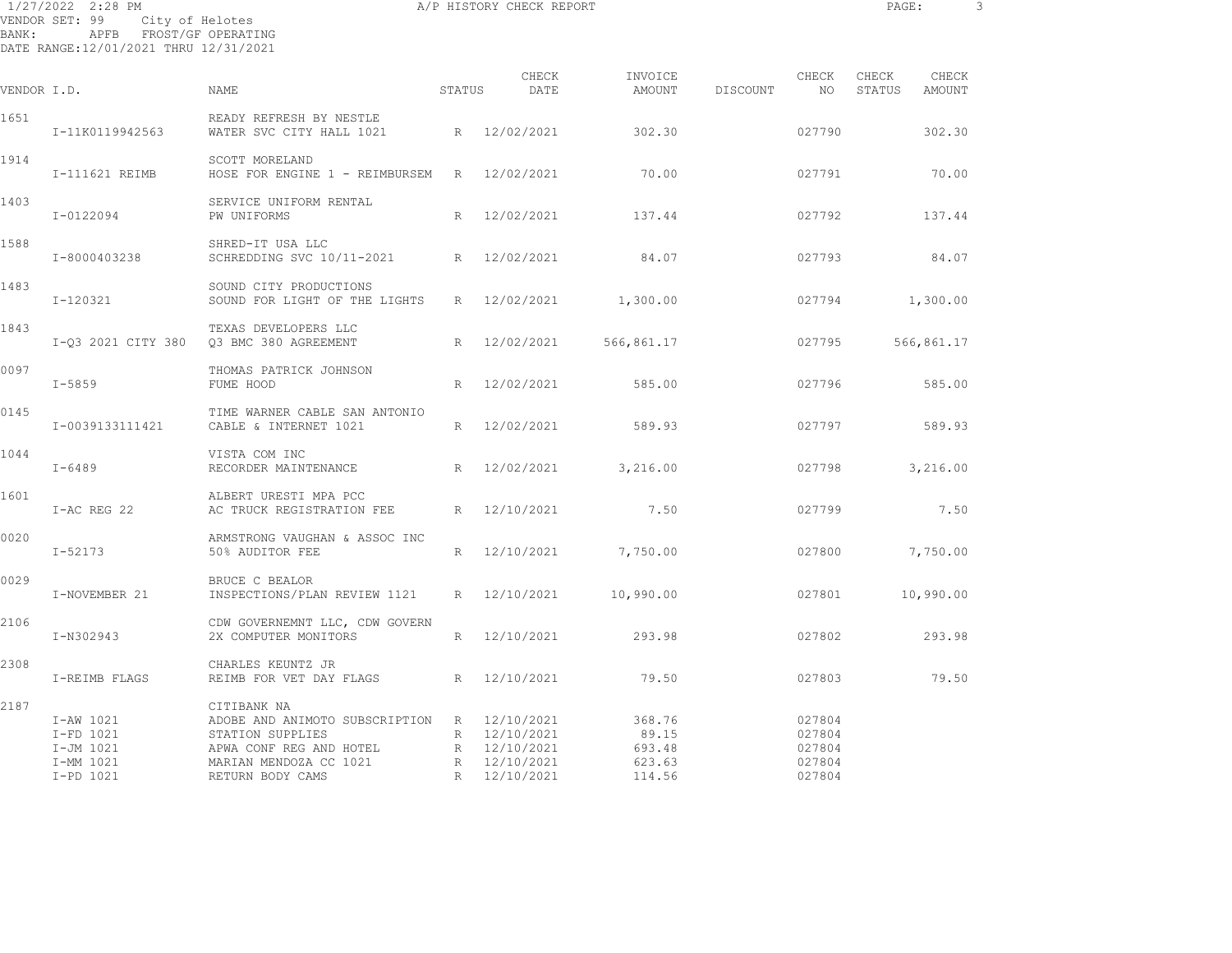1/27/2022 2:28 PM A/P HISTORY CHECK REPORT PAGE: 4 VENDOR SET: 99 City of Helotes BANK: APFB FROST/GF OPERATING

DATE RANGE:12/01/2021 THRU 12/31/2021

|             |                   | ST <sub>1</sub>                             |        | CHECK        | INVOICE  |          | CHECK  | CHECK  | CHECK    |
|-------------|-------------------|---------------------------------------------|--------|--------------|----------|----------|--------|--------|----------|
| VENDOR I.D. |                   | <b>NAME</b>                                 | STATUS | DATE         | AMOUNT   | DISCOUNT | NO.    | STATUS | AMOUNT   |
|             | I-PW 1021         | CITIBANK NA                                 |        | R 12/10/2021 | 411.88   |          | 027804 |        |          |
|             | I-SM 1021         | SA & TX MAPS FOR VEHICLES                   |        | R 12/10/2021 | 454.30   |          | 027804 |        |          |
|             | I-TD 1021         | TABY DURR CC 1021                           |        | R 12/10/2021 | 754.44   |          | 027804 |        | 3,510.20 |
| 0042        |                   | CITY PUBLIC SERVICE                         |        |              |          |          |        |        |          |
|             | I-3000530099 1021 | CITY PUBLIC SERVICE                         |        | R 12/10/2021 | 1,075.09 |          | 027806 |        |          |
|             | I-3000819534 1021 | CITY PUBLIC SERVICE                         |        | R 12/10/2021 | 40.01    |          | 027806 |        |          |
|             | I-3001085347 1021 | CITY PUBLIC SERVICE                         |        | R 12/10/2021 | 653.10   |          | 027806 |        |          |
|             | I-3002417564 1021 | CITY PUBLIC SERVICE                         |        | R 12/10/2021 | 343.11   |          | 027806 |        |          |
|             | I-3002452349 1021 | CITY PUBLIC SERVICE                         |        | R 12/10/2021 | 948.26   |          | 027806 |        |          |
|             | I-3002471776 1021 | CITY PUBLIC SERVICE                         |        | R 12/10/2021 | 1,841.31 |          | 027806 |        |          |
|             | I-3002501943 1021 | CITY PUBLIC SERVICE                         |        | R 12/10/2021 | 13.18    |          | 027806 |        |          |
|             | I-3002510668 1021 | CITY PUBLIC SERVICE                         |        | R 12/10/2021 | 11.07    |          | 027806 |        |          |
|             | I-3002510675 1021 | CITY PUBLIC SERVICE                         |        | R 12/10/2021 | 8.84     |          | 027806 |        |          |
|             | I-30025307081021  | CITY PUBLIC SERVICE                         |        | R 12/10/2021 | 11.63    |          | 027806 |        |          |
|             | I-30025311341021  | CITY PUBLIC SERVICE                         |        | R 12/10/2021 | 8.84     |          | 027806 |        |          |
|             | I-300282167       | CITY PUBLIC SERVICE                         |        | R 12/10/2021 | 101.37   |          | 027806 |        |          |
|             | I-3002836202 1021 | CITY PUBLIC SERVICE                         |        | R 12/10/2021 | 54.24    |          | 027806 |        |          |
|             | I-3002838864 1021 | CITY PUBLIC SERVICE                         |        | R 12/10/2021 | 78.17    |          | 027806 |        |          |
|             | I-3003167893 1021 | CITY PUBLIC SERVICE                         |        | R 12/10/2021 | 8.95     |          | 027806 |        |          |
|             | I-3003381122 1021 | CITY PUBLIC SERVICE                         |        | R 12/10/2021 | 57.90    |          | 027806 |        |          |
|             | I-3003381144 1021 | CITY PUBLIC SERVICE                         |        | R 12/10/2021 | 41.11    |          | 027806 |        |          |
|             |                   | I-30034995095 1021 CITY PUBLIC SERVICE      |        | R 12/10/2021 | 8.84     |          | 027806 |        |          |
|             | I-3004685375 1021 | CITY PUBLIC SERVICE                         |        | R 12/10/2021 | 30.62    |          | 027806 |        | 5,335.64 |
| 1051        |                   | DAMARIS SERNA                               |        |              |          |          |        |        |          |
|             | I-NOVEMBER 21     | PD CLEANING 1121                            | R      | 12/10/2021   | 360.00   |          | 027807 |        | 360.00   |
| 0643        |                   | DAVIDSON & TROILO REAM & GARZA              |        |              |          |          |        |        |          |
|             | I-32489           | PROSECUTOR FEES 1021                        |        | R 12/10/2021 | 2,241.10 |          | 027808 |        |          |
|             | $I - 32490$       | CITY LEGAL FEES 1021                        |        | R 12/10/2021 | 1,320.08 |          | 027808 |        | 3,561.18 |
| 1435        |                   | GARDENS AT OLD TOWN HELOTES LL              |        |              |          |          |        |        |          |
|             | $I-12.10.21$      | FACILITY RENTAL EMP PARTY                   |        | R 12/10/2021 | 500.00   |          | 027809 |        | 500.00   |
| 0069        |                   | HOME DEPOT INC                              |        |              |          |          |        |        |          |
|             | $C-3192032$       | HOME DEPOT INC                              |        | R 12/10/2021 | 76.78CR  |          | 027810 |        |          |
|             | I-1040380         | POST HOLE DIGGER                            |        | R 12/10/2021 | 59.98    |          | 027810 |        |          |
|             | I-2040221         | TRASH BAGS FOR PARKS                        |        | R 12/10/2021 | 202.79   |          | 027810 |        |          |
|             | I-21934           | SUPPLIES TO FIX CITY HALL LEAK R 12/10/2021 |        |              | 176.58   |          | 027810 |        |          |
|             | I-2370596         | HOME DEPOT INC                              |        | R 12/10/2021 | 89.94    |          | 027810 |        |          |
|             | I-2614477         | HOME DEPOT INC                              |        | R 12/10/2021 | 41.88    |          | 027810 |        |          |
|             | I-3192033         | CITY FLOORS                                 |        | R 12/10/2021 | 70.93    |          | 027810 |        |          |
|             | $I - 3610155$     | ITEM RETURN                                 |        | R 12/10/2021 | 76.78    |          | 027810 |        |          |
|             | I-5022023         | FLOOR SCRAPER                               |        | R 12/10/2021 | 63.24    |          | 027810 |        |          |
|             | $I-5041203$       | TOOLS FOR F250                              | R      | 12/10/2021   | 413.55   |          | 027810 |        |          |
|             | I-5283531         | FD STATION SUPPLIES                         |        | R 12/10/2021 | 254.13   |          | 027810 |        |          |

I-6044789 CAULKING FOR FLOOR R 12/10/2021 39.86 027810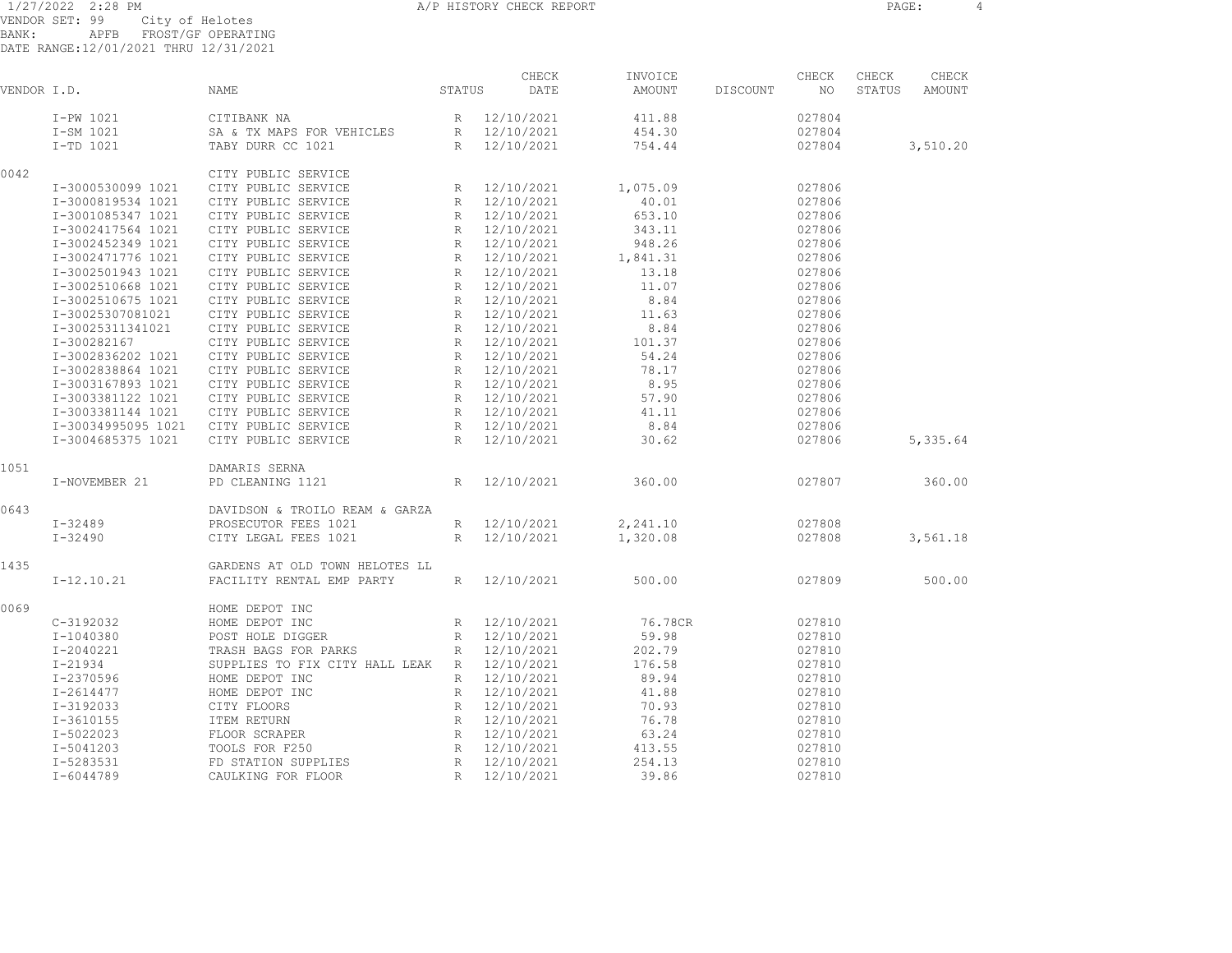1/27/2022 2:28 PM **A/P HISTORY CHECK REPORT CHECK REPORT** PAGE: 5 VENDOR SET: 99 City of Helotes BANK: APFB FROST/GF OPERATING DATE RANGE:12/01/2021 THRU 12/31/2021

CHECK INVOICE CHECK CHECK CHECK VENDOR I.D. NAME STATUS DATE AMOUNT DISCOUNT NO STATUS AMOUNT I-9040639 LEAK REPAIR R 12/10/2021 17.91 027810 I-9040673 DOOR TRIP DS R 12/10/2021 122.60 027810 1,553.39 1209 LANGUAGE LINE SERVICES INC I-1024837 LANGUAGE LINE SERVICES INC R 12/10/2021 8.12 027811 I-3822888 LANGUAGE LINE SERVICES INC R 12/10/2021 2.24 027811 I-39690671 LANGUAGE LINE SERVICES INC R 12/10/2021 5.04 027811 I-4062643 LANGUAGE LINE SERVICES INC R 12/10/2021 2.24 027811 I-4082900 LANGUAGE LINE SERVICES INC R 12/10/2021 6.72 027811 I-4165545 LANGUAGE LINE SERVICES INC R 12/10/2021 4.48 027811 I-4432147 LANGUAGE LINE SERVICES INC R 12/10/2021 2.90 027811 I-4680555 LANGUAGE LINE SERVICES INC R 12/10/2021 14.50 027811 I-4829524 LANGUAGE LINE SERVICES INC R 12/10/2021 1.16 027811 I-4880453 LANGUAGE LINE SERVICES INC R 12/10/2021 4.64 027811 52.04 0166 LEXISNEXIS RISK DATA MNGMNT IN I-1206821-20211031 LEXISNEXIS RISK DATA MNGMNT IN R 12/10/2021 115.50 027812 115.50 1480 LINEBARGER GOGGAN BLAIR & SAMP I-OCT 21 WARRANTS COLLECTION FEES 1021 R 12/10/2021 2,911.09 027813 2,911.09 2111 MARIAN MENDOZA I-REIMBURSE 1221 REIMB FOR EVENTS ITEMS R 12/10/2021 290.37 027814 290.37 0793 OFFICE DEPOT INC I-208913329002 TRASH BAGS R 12/10/2021 24.04 027815 24.04 2311 ROBERT MARTINEZ I-121021 DJ DJ FOR EMPLOYEE APPRECIATION R 12/10/2021 350.00 027816 350.00 0809 RX TECHNOLOGY I-102076 SVC AGREEMENT 1221 R 12/10/2021 3,850.00 027817 3,850.00 0120 SAECO ELECTRIC & UTILITY LTD I-201442-30 REPLACE SCHOOL ZONE FLASHER R 12/10/2021 551.75 027818 551.75 1049 SAFELANE TRAFFIC SUPPLY LLC I-14616 PW SIGNS FOR TRAFFIC CONTROL R 12/10/2021 2,946.00 027819 2,946.00 1403 SERVICE UNIFORM RENTAL I-0123303 SERVICE UNIFORM RENTAL R 12/10/2021 137.44 027820 I-124509 SERVICE UNIFORM RENTAL R 12/10/2021 137.44 027820 274.88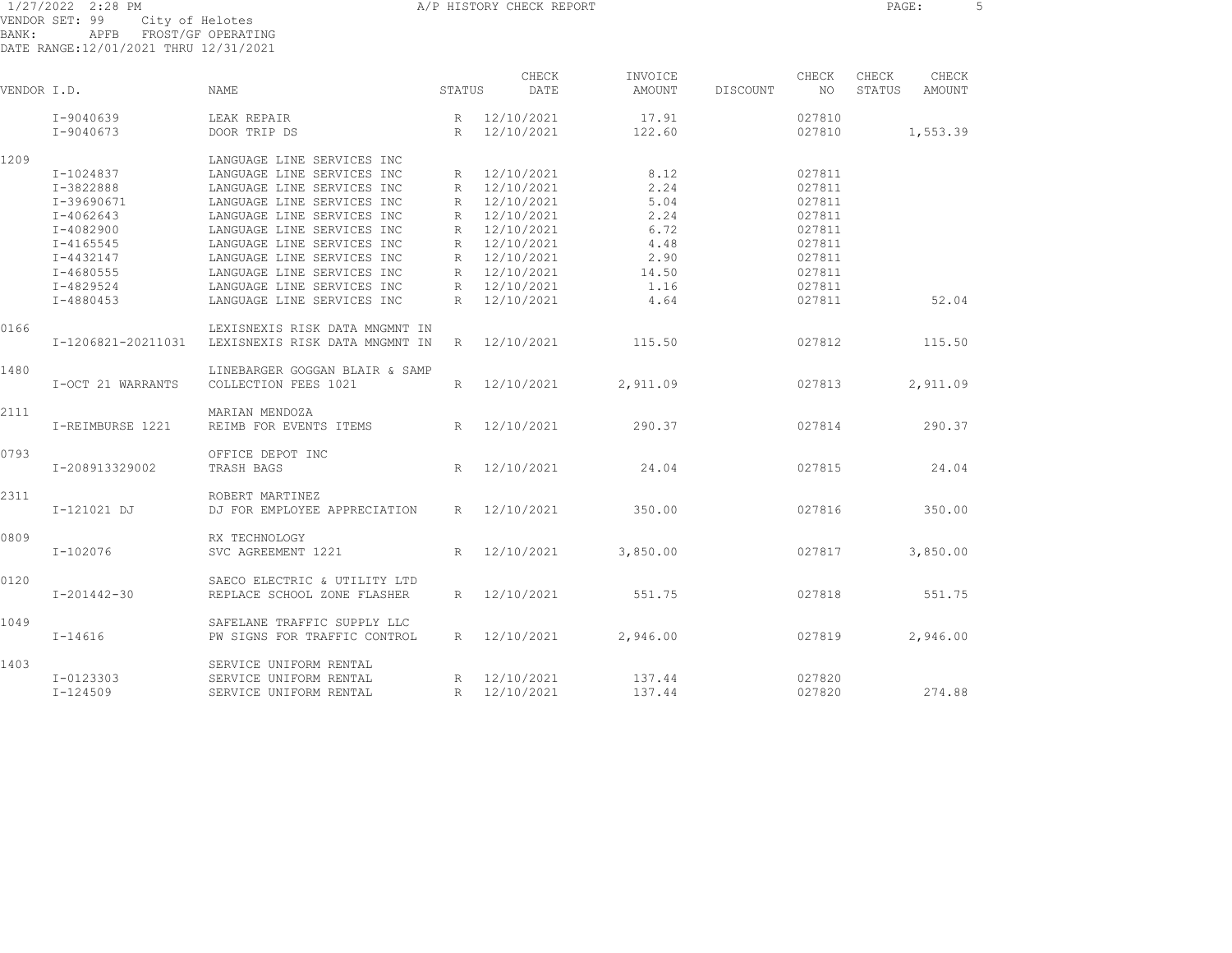|              | 1/27/2022 2:28 PM                                                                  |                                                                             |        | A/P HISTORY CHECK REPORT |                   |          |                  | PAGE:           |                 |  |
|--------------|------------------------------------------------------------------------------------|-----------------------------------------------------------------------------|--------|--------------------------|-------------------|----------|------------------|-----------------|-----------------|--|
| <b>BANK:</b> | VENDOR SET: 99<br>City of Helotes<br>APFB<br>DATE RANGE:12/01/2021 THRU 12/31/2021 | FROST/GF OPERATING                                                          |        |                          |                   |          |                  |                 |                 |  |
| VENDOR I.D.  |                                                                                    | NAME                                                                        | STATUS | CHECK<br>DATE            | INVOICE<br>AMOUNT | DISCOUNT | CHECK<br>NO      | CHECK<br>STATUS | CHECK<br>AMOUNT |  |
| 1483         | $I - 121121$                                                                       | SOUND CITY PRODUCTIONS<br>SOUND FOR CHRISTMAS PARADE                        | R      | 12/10/2021               | 875.00            |          | 027821           |                 | 875.00          |  |
| 2309         | $I - 000035$                                                                       | TEXAS GROUNDS, LLC<br>SUPPLIES FOR PARADE JUDGES                            | R      | 12/10/2021               | 100.00            |          | 027822           |                 | 100.00          |  |
| 0097         | $I - 5858$<br>$I - 5861$                                                           | THOMAS PATRICK JOHNSON<br>REPAIR FD LIGHT<br>REPAIR BROKEN PLUGS ON GROUNDS | R<br>R | 12/10/2021<br>12/10/2021 | 130.00<br>447.50  |          | 027823<br>027823 |                 | 577.50          |  |
| 1944         | I-GAS 1021                                                                         | US BANK NA<br>GAS BILL 1021                                                 | R      | 12/10/2021               | 5,814.76          |          | 027824           |                 | 5,814.76        |  |
| 0921         | I-SA108905                                                                         | VANGUARD CLEANING SYSTEM INC<br>CITY HALL CLEANING 1121                     | R      | 12/10/2021               | 475.00            |          | 027825           |                 | 475.00          |  |
| 1883         | I-2923454                                                                          | XEROX CORPORATION<br>COPIER LEASE 1121                                      | R      | 12/10/2021               | 1,798.52          |          | 027826           |                 | 1,798.52        |  |
| 2273         | $I - 6115$                                                                         | AIR CONDITIONING UNLIMITED LLC<br>OTRLY CHECK, REPAIR ACS                   | R      | 12/16/2021               | 1,525.00          |          | 027827           |                 | 1,525.00        |  |

| 2273 |                  | AIR CONDITIONING UNLIMITED LLC |             |            |          |        |          |
|------|------------------|--------------------------------|-------------|------------|----------|--------|----------|
|      | $I - 6115$       | QTRLY CHECK, REPAIR ACS        | R           | 12/16/2021 | 1,525.00 | 027827 | 1,525.00 |
| 2074 |                  | AMAZON CAPITOL SERVICES INC    |             |            |          |        |          |
|      | C-1NDH-TN73-C7WD | EVENT SUPPLIES REFUND          | R           | 12/16/2021 | 16.45CR  | 027828 |          |
|      | I-19LN-69QQ-H6TV | ITEMS FOR EVENTS               | R           | 12/16/2021 | 15.99    | 027828 |          |
|      | I-19LN-69QQ-JPF7 | AMAZON PRIME MEMBERSHIP        | R           | 12/16/2021 | 69.00    | 027828 |          |
|      | I-1FLF-HT77-DXYN | EVENT SUPPLIES                 | R           | 12/16/2021 | 16.45    | 027828 |          |
|      | I-1HRF-OYN3-OP3R | SUPPLIES FOR OFC AND EVENTS    | R           | 12/16/2021 | 146.50   | 027828 | 231.49   |
| 0024 |                  | BEXAR APPRAISAL DIST           |             |            |          |        |          |
|      | I-00012761       | 1ST OTR TAX LEVY               | R           | 12/16/2021 | 4,745.00 | 027829 | 4,745.00 |
| 1476 |                  | BEXAR COUNTY CLERK             |             |            |          |        |          |
|      | I-L1 7996        | DRUG ANALYSIS                  | R           | 12/16/2021 | 177.00   | 027830 | 177.00   |
| 1908 |                  | BEXAR COUNTY EMERGENCY SERVICE |             |            |          |        |          |
|      | $I - 1501$       | ONLINE PUMPER COURSE 3 FF      | R           | 12/16/2021 | 900.00   | 027831 | 900.00   |
| 2187 |                  | CITIBANK NA                    |             |            |          |        |          |
|      | I-AW 1121        | FCBK AD XMAS PARADE, ADOBE SUB | R           | 12/16/2021 | 91.60    | 027832 |          |
|      | I-MM 1121        | MARIAN MENDOZA CC 1121         | R           | 12/16/2021 | 3,089.86 | 027832 |          |
|      | I-PD 1121        | LENS FOR CID CAMERA            | R           | 12/16/2021 | 270.60   | 027832 |          |
|      | I-PW 1121        | HYDRAULIC FLUID                | R           | 12/16/2021 | 79.98    | 027832 |          |
|      | I-RW 1121        | LUNCH W RESIDENTS & OWNERS     | R           | 12/16/2021 | 31.62    | 027832 |          |
|      | I-SM 1121        | REPAIR TO GENERATOR            | R           | 12/16/2021 | 151.09   | 027832 |          |
|      | I-TD 1121        | CITIBANK NA                    | $R_{\odot}$ | 12/16/2021 | 474.99   | 027832 | 4,189.74 |
|      |                  |                                |             |            |          |        |          |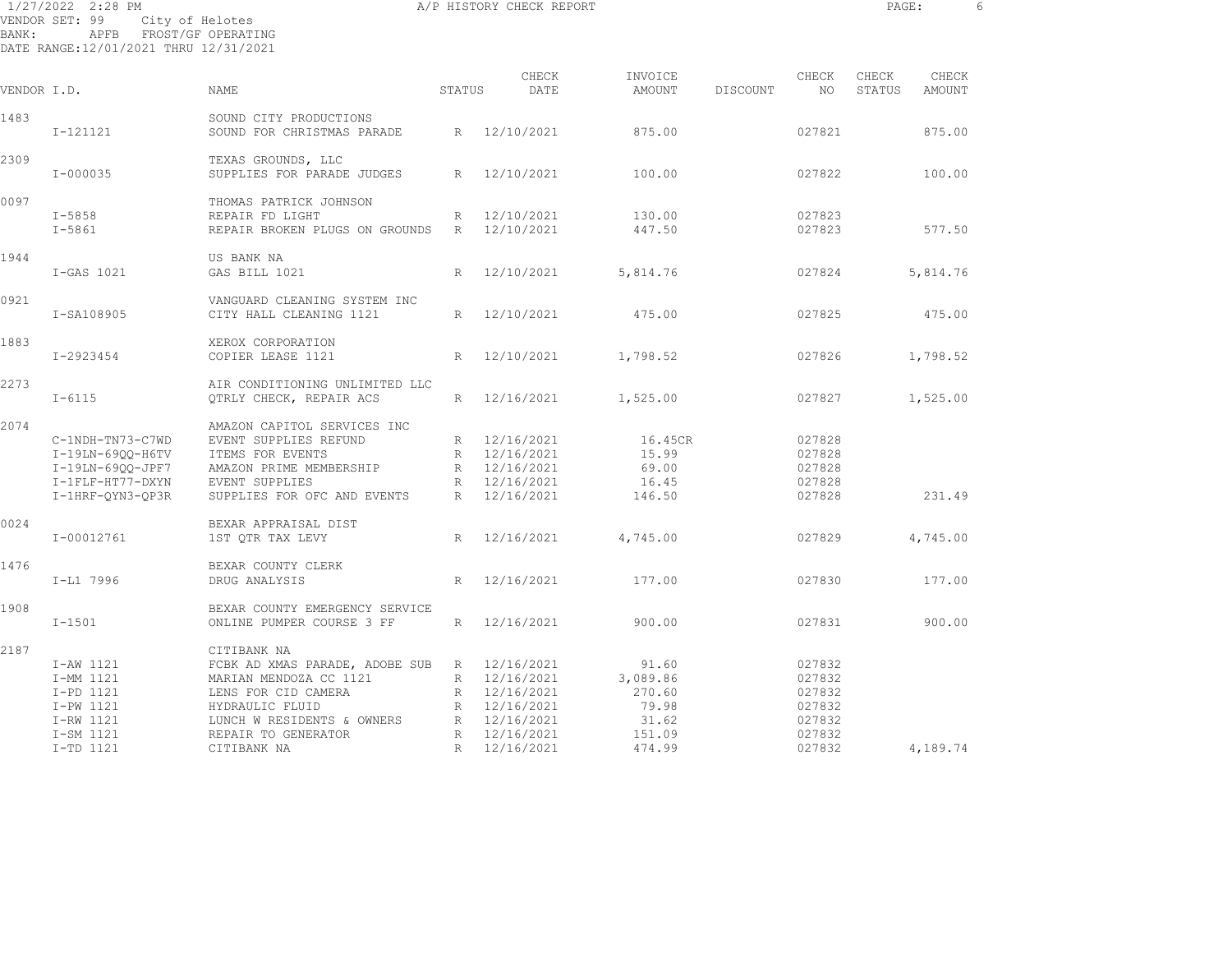1/27/2022 2:28 PM A/P HISTORY CHECK REPORT PAGE: 7 VENDOR SET: 99 City of Helotes BANK: APFB FROST/GF OPERATING DATE RANGE:12/01/2021 THRU 12/31/2021

|             |                  |                                                               |                 | CHECK        | INVOICE  |          | CHECK  | CHECK  | CHECK         |  |
|-------------|------------------|---------------------------------------------------------------|-----------------|--------------|----------|----------|--------|--------|---------------|--|
| VENDOR I.D. |                  | NAME                                                          | STATUS          | DATE         | AMOUNT   | DISCOUNT | NO.    | STATUS | <b>AMOUNT</b> |  |
| 2055        | I-0195793        | CULLIGAN WATER CONDITIONING<br>CULLIGAN WATER CONDITIONING    | R               | 12/16/2021   | 51.00    |          | 027833 |        | 51.00         |  |
| 0051        |                  | ELF HARDWARE INC                                              |                 |              |          |          |        |        |               |  |
|             | $I - 0539$       | POLE SAW REPAIR                                               | R               | 12/16/2021   | 66.00    |          | 027834 |        |               |  |
|             | $I - 0540$       | GLOVES AND SAFETY GLASSES                                     | R               | 12/16/2021   | 50.90    |          | 027834 |        | 116.90        |  |
|             |                  |                                                               |                 |              |          |          |        |        |               |  |
| 1758        | I-94154198       | ENVIRONMENTAL SYSTEMS RESEARCH<br>CARTEGRAPH USER ACCOUNTS PW | R               | 12/16/2021   | 3,900.00 |          | 027835 |        | 3,900.00      |  |
|             |                  |                                                               |                 |              |          |          |        |        |               |  |
| 1933        |                  | FREDERICK P GARCIA JR                                         |                 |              |          |          |        |        |               |  |
|             | I-100721 COURT   | FREDERICK P GARCIA JR                                         | $R_{\parallel}$ | 12/16/2021   | 500.00   |          | 027836 |        | 500.00        |  |
| 1706        |                  | GLENN E WILSON                                                |                 |              |          |          |        |        |               |  |
|             | $I - 101424$     | PLANTS FOR CITY HALL AND COURT                                | R               | 12/16/2021   | 223.84   |          | 027837 |        | 223.84        |  |
| 1583        |                  | HEAT SAFETY EQUIPMENT LLC                                     |                 |              |          |          |        |        |               |  |
|             | $I - 21 - 15892$ | SCBA REPAIR & SVC FEE                                         | $R_{\parallel}$ | 12/16/2021   | 186.68   |          | 027838 |        |               |  |
|             | $I - 21 - 15895$ | SCBA REPAIR & SVC FEE                                         | $R_{\perp}$     | 12/16/2021   | 186.68   |          | 027838 |        | 373.36        |  |
|             |                  |                                                               |                 |              |          |          |        |        |               |  |
| 1236        |                  | HENRY SCHEIN INC                                              |                 |              |          |          |        |        |               |  |
|             | I-12270717       | HENRY SCHEIN INC                                              | $R_{\parallel}$ | 12/16/2021   | 971.19   |          | 027839 |        |               |  |
|             | I-13124708       | HENRY SCHEIN INC                                              |                 | R 12/16/2021 | 272.91   |          | 027839 |        |               |  |
|             | I-13262333       | HENRY SCHEIN INC                                              |                 | R 12/16/2021 | 393.32   |          | 027839 |        |               |  |
|             | I-13485840       | HENRY SCHEIN INC                                              | R               | 12/16/2021   | 173.65   |          | 027839 |        | 1,811.07      |  |
| 0069        |                  | HOME DEPOT INC                                                |                 |              |          |          |        |        |               |  |
|             | $C-8202272$      | MOWER RETURN                                                  | $R_{\parallel}$ | 12/16/2021   | 369.00CR |          | 027840 |        |               |  |
|             | $C-8202282$      | MOWER RETURN                                                  | R               | 12/16/2021   | 329.00CR |          | 027840 |        |               |  |
|             | I-1041344        | LIGHTS/GARLAND FOR PED BRIDGE                                 |                 | R 12/16/2021 | 393.52   |          | 027840 |        |               |  |
|             | I-1970084        | BOWS FOR OTH                                                  | $R_{\parallel}$ | 12/16/2021   | 44.80    |          | 027840 |        |               |  |
|             | I-1970135        | LIGHTS SWITCHES FOR CITY HALL                                 | $R_{\parallel}$ | 12/16/2021   | 92.82    |          | 027840 |        |               |  |
|             | $I - 2041220$    | SUPPLIES                                                      | $\mathbb R$     | 12/16/2021   | 217.26   |          | 027840 |        |               |  |
|             | I-2523396        | LIGHTS FOR OTH LIGHT POLES                                    | R               | 12/16/2021   | 479.52   |          | 027840 |        |               |  |
|             | I-3010638        | LIGHTBULBS FOR FD                                             | $\mathbb R$     | 12/16/2021   | 16.96    |          | 027840 |        |               |  |
|             | I-3043883        | LIGHTBULBS FOR CITY HALL                                      | R               | 12/16/2021   | 41.82    |          | 027840 |        |               |  |
|             | $I-32819$        | LIGHTS FOR CITY HALL                                          | $\mathbb{R}$    | 12/16/2021   | 601.70   |          | 027840 |        |               |  |
|             | I-4043747        | PAINT AND SUPPLIES                                            | R               | 12/16/2021   | 53.12    |          | 027840 |        |               |  |
|             | I-4043781        | TPOST FOR PARK                                                | $R_{\parallel}$ | 12/16/2021   | 148.66   |          | 027840 |        |               |  |
|             | I-4043814        | LIGHTBULBS FOR FD                                             | $R_{\parallel}$ | 12/16/2021   | 61.20    |          | 027840 |        |               |  |
|             | $I - 4641000$    | EQUIP                                                         | $\mathbb{R}$    | 12/16/2021   | 283.94   |          | 027840 |        |               |  |
|             | I-6370660        | GRASS FOR CITY HALL                                           | R               | 12/16/2021   | 200.91   |          | 027840 |        |               |  |
|             | $I-8040384$      | LIGHTS FOR PED BRIDGE                                         |                 | R 12/16/2021 | 388.52   |          | 027840 |        |               |  |
|             | I-8973454        | MOWER                                                         | R               | 12/16/2021   | 369.00   |          | 027840 |        |               |  |
|             | I-8973498        | MOWER                                                         | R               | 12/16/2021   | 359.00   |          | 027840 |        |               |  |
|             | I-9350036        | LIGHTS FOR CITY HALL                                          | R               | 12/16/2021   | 35.92    |          | 027840 |        |               |  |
|             |                  |                                                               |                 |              |          |          |        |        |               |  |
|             | I-970179         | WIRING AND PLUGS FOR LIGHTS                                   | R               | 12/16/2021   | 127.01   |          | 027840 |        |               |  |
|             | I-9873487        | MOWER                                                         | $\mathbb{R}$    | 12/16/2021   | 329.00   |          | 027840 |        | 3,546.68      |  |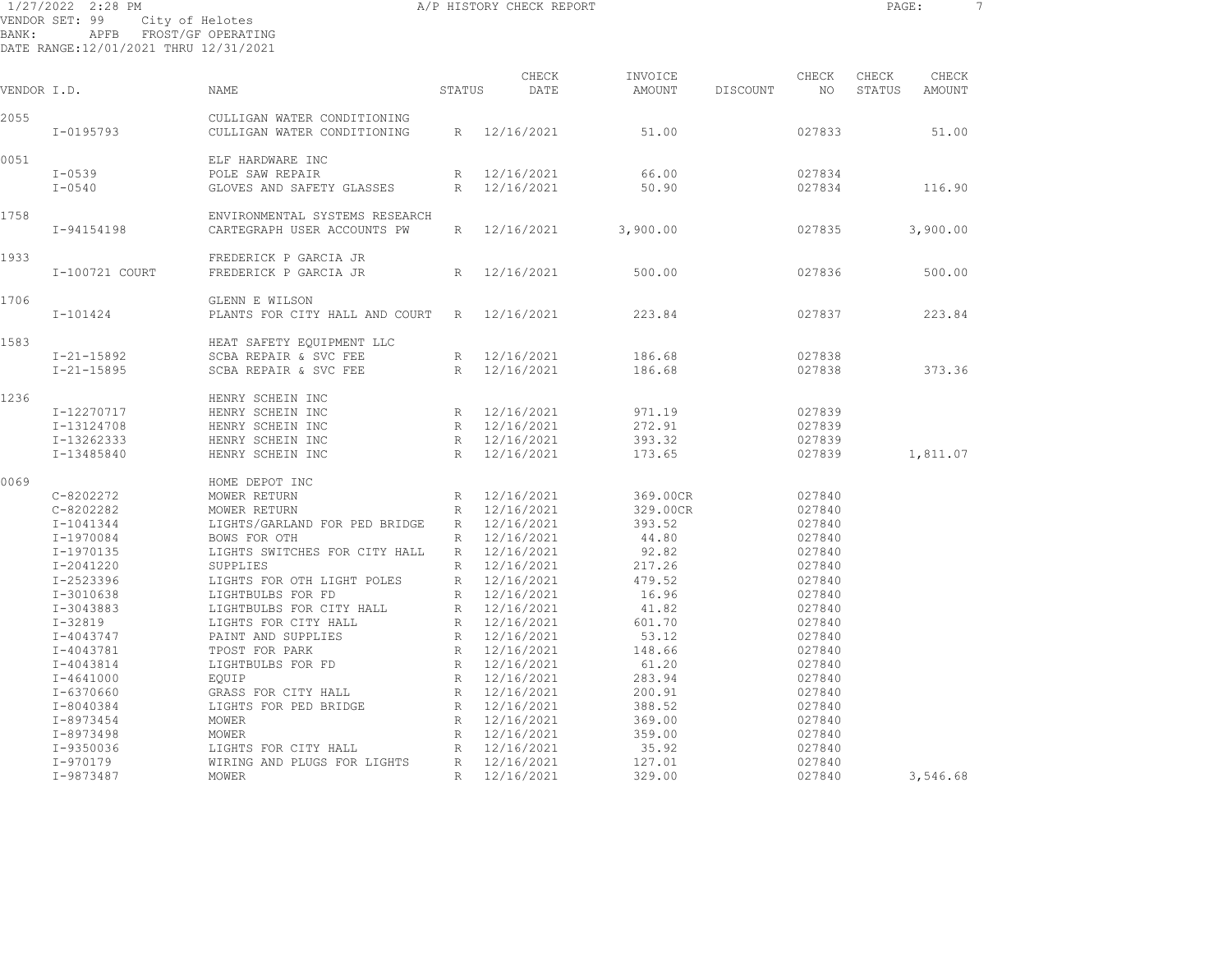1/27/2022 2:28 PM **A/P HISTORY CHECK REPORT PAGE:** 8 VENDOR SET: 99 City of Helotes BANK: APFB FROST/GF OPERATING DATE RANGE:12/01/2021 THRU 12/31/2021

CHECK INVOICE CHECK CHECK CHECK VENDOR I.D. NAME STATUS DATE AMOUNT DISCOUNT NO STATUS AMOUNT 1927 KOLOGIK I-7021284 COPSYNC RENEWAL & SUPPORT 2022 R 12/16/2021 14,023.80 027842 I-7021409 01 WARRANTSYNC SOFT R 12/16/2021 1,200.00 027842 15,223.80 0112 PRAXAIR DIST INC I-67276638 EMS OXYGEN R 12/16/2021 111.99 027843 111.99 1433 PRIESTLOCK & KEY I-22892 REPLACE FD LOCK R 12/16/2021 899.88 027844 I-22900 PRIESTLOCK & KEY R 12/16/2021 118.13 027844 1,018.01 2312 RHONDA J RAINEY-CRENNAN I-0430228033 LINENS/DECO EMPLOYEE PARTY R 12/16/2021 276.00 027845 276.00 0809 RX TECHNOLOGY I-102054 ACCESS POINT & INSTALL R 12/16/2021 253.07 027846 I-102191 PRINTER AND HARDRIVE R 12/16/2021 810.00 027846 I-102195 ANNUAL RENEWAL R 12/16/2021 1,568.40 027846 2,631.47 0191 SAN ANTONIO EXPRESS NEWS I-34162396 NOISE ORDINANCE NOTICE R 12/16/2021 571.64 027847 571.64 0134 STATE FIREMENS & FIRE MARSHALS I-MEMBERSHIP 2022 MEMBERSHIP DUES 2022 R 12/16/2021 300.00 027848 300.00 1098 STRYKER SALES CORP I-3216827M MEDICAL SUPPLIES R 12/16/2021 513.40 027849 513.40 2043 TELEFLEX LLC I-9504680750 MEDICAL SUPPLIES R 12/16/2021 717.32 027850 I-9504680751 MEDICAL SUPPLIES R 12/16/2021 7.41 027850 724.73 1989 TEXAS MEDCLINIC I-246264 PRE EMP DRUG ANTU R 12/16/2021 55.00 027851 55.00 0959 TEXAS MUNICIPAL COURTS ASSOCIA I-01089 MEMBERSHIP AGF 21-22 R 12/16/2021 75.00 027852 75.00 0489 TIETZE PLUMBING INC I-17247233 UNCLOG DISPATCH BATHROOM DRAIN R 12/16/2021 245.00 027853 245.00 1924 TYCO FIRE & SECURITY US MANAGE

I-36621205 REPLACE BATTERIES PD FIRE PANE R 12/16/2021 129.90 027854 129.90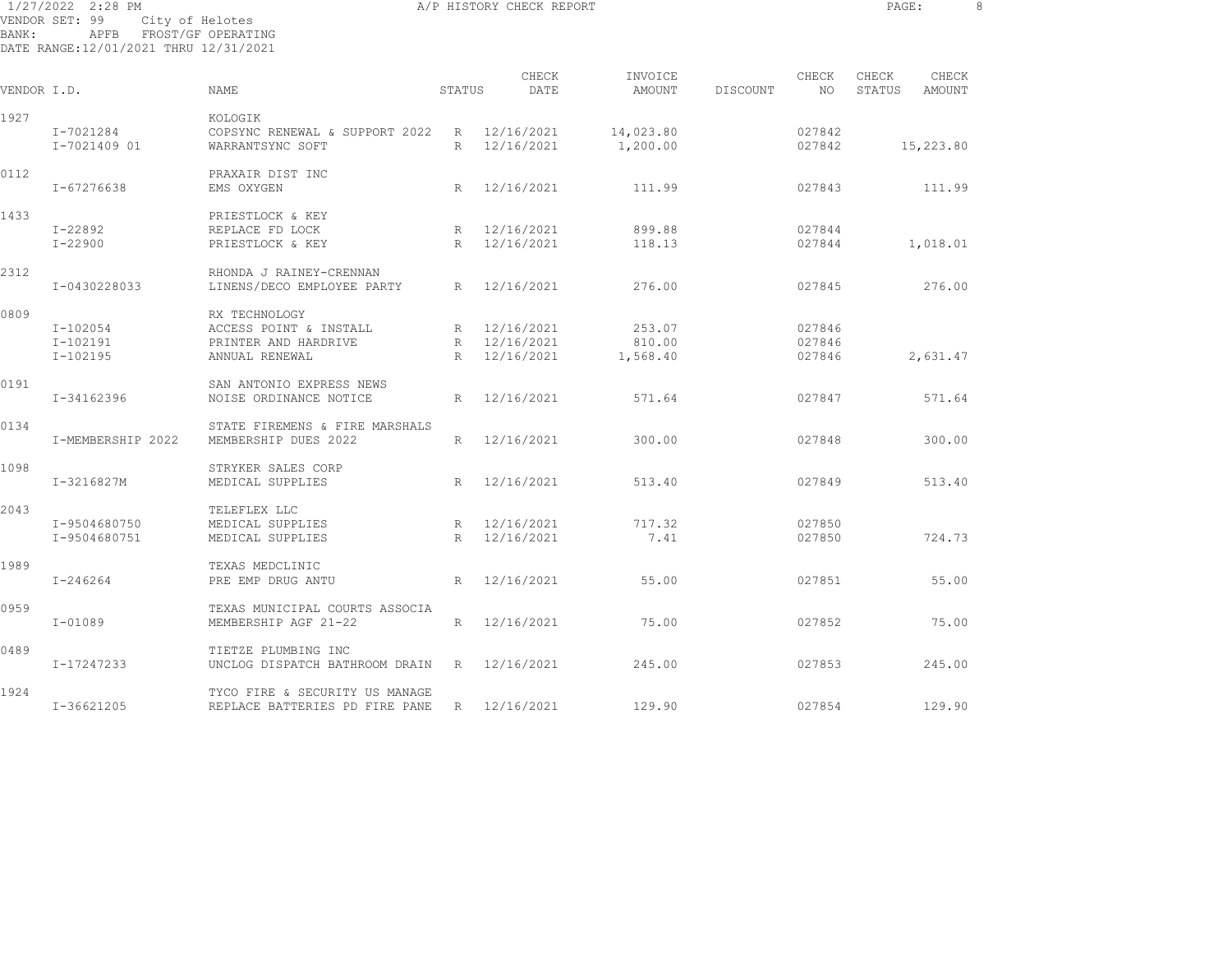| BANK:       | 1/27/2022 2:28 PM<br>VENDOR SET: 99<br>APFB FROST/GF OPERATING<br>DATE RANGE:12/01/2021 THRU 12/31/2021 | City of Helotes                                                                                                                                                            |              | A/P HISTORY CHECK REPORT                                                   |                                            |          |                                                | PAGE:           |                 | 9 |
|-------------|---------------------------------------------------------------------------------------------------------|----------------------------------------------------------------------------------------------------------------------------------------------------------------------------|--------------|----------------------------------------------------------------------------|--------------------------------------------|----------|------------------------------------------------|-----------------|-----------------|---|
| VENDOR I.D. |                                                                                                         | <b>NAME</b>                                                                                                                                                                | STATUS       | CHECK<br>DATE                                                              | INVOICE<br>AMOUNT                          | DISCOUNT | CHECK<br>NO                                    | CHECK<br>STATUS | CHECK<br>AMOUNT |   |
| 2300        | I-REIMB 121621                                                                                          | EDDIE HAYNES<br>REIMB FOR SUPPLIES                                                                                                                                         |              | V 12/16/2021                                                               | 211.56                                     |          | 027855                                         |                 | 211.56          |   |
| 2300        | M-CHECK                                                                                                 | EDDIE HAYNES<br>EDDIE HAYNES<br>VOIDED                                                                                                                                     | $\mathbf{V}$ | 12/16/2021                                                                 |                                            |          | 027855                                         |                 | 211.56CR        |   |
| 2300        | I-REIMB EH 121621                                                                                       | EDDIE HAYNES<br>REIMB FOR ADMIN & FD SUPPLY                                                                                                                                | R            | 12/16/2021                                                                 | 211.56                                     |          | 027856                                         |                 | 211.56          |   |
| 0021        | I-11092021                                                                                              | A T & T MOBILITY<br>OCTOBER 21 PHONES/TABLETS/HS                                                                                                                           | R            | 12/22/2021                                                                 | 2,846.88                                   |          | 027857                                         |                 | 2,846.88        |   |
| 2045        | $I - 348595$                                                                                            | ACTIVE 911 INC<br>ANNUAL FEE ACTIVE 911                                                                                                                                    | R            | 12/22/2021                                                                 | 585.00                                     |          | 027858                                         |                 | 585.00          |   |
| 0119        | I-121421 COURT                                                                                          | BINGHAM & LEA PC INC<br>JUDGE FOR COURT 121421                                                                                                                             | R            | 12/22/2021                                                                 | 500.00                                     |          | 027859                                         |                 | 500.00          |   |
| 2100        | I-S18764                                                                                                | COMPACT CONSTRUCTION EQUIPMENT<br>REPAIR/PREVENT MAINT                                                                                                                     | R            | 12/22/2021                                                                 | 2,270.33                                   |          | 027860                                         |                 | 2,270.33        |   |
| 0356        | I-21CC111006                                                                                            | DAILEY WELLS COMMUNICATION INC<br>ANN. MAINT. RADIOS.                                                                                                                      | R            | 12/22/2021                                                                 | 5,040.00                                   |          | 027861                                         |                 | 5,040.00        |   |
| 2138        | I-REIMB WARRANT                                                                                         | DYLAN SWIENTEK<br>DYLAN SWIENTEK                                                                                                                                           | R            | 12/22/2021                                                                 | 75.60                                      |          | 027862                                         |                 | 75.60           |   |
| 0051        | $I-0541$<br>$I - 0542$                                                                                  | ELF HARDWARE INC<br>GENERATOR REPAIR<br>CHAINSAW                                                                                                                           | R<br>R       | 12/22/2021<br>12/22/2021                                                   | 108.00<br>212.99                           |          | 027863<br>027863                               |                 | 320.99          |   |
| 1865        | I-51065<br>$I - 51159$                                                                                  | ESD AND ASSOCIATES<br>OCT 21 WEBSITE MAINT<br>NOV 21 WEBSITE MAINT                                                                                                         | R<br>R       | 12/22/2021<br>12/22/2021                                                   | 1,216.00<br>1,216.00                       |          | 027864<br>027864                               |                 | 2,432.00        |   |
| 1086        | $I - 82878$                                                                                             | FRAZER LTD<br>OIL FILTERS FOR GENERATOR                                                                                                                                    | R            | 12/22/2021                                                                 | 54.61                                      |          | 027865                                         |                 | 54.61           |   |
| 1471        | I-183589                                                                                                | GOODYEAR COMMERCIAL TIRE & SER<br>TIRES FOR 07 CHEVY                                                                                                                       | R            | 12/22/2021                                                                 | 852.75                                     |          | 027866                                         |                 | 852.75          |   |
| 0060        | I-1007684800 1121<br>I-1025023600 1121<br>I-1025025200 1121<br>I-1025560200 1121<br>I-1055024400 1121   | GREY FOREST UTILITIES INC<br>GREY FOREST UTILITIES INC<br>GREY FOREST UTILITIES INC<br>GREY FOREST UTILITIES INC<br>GREY FOREST UTILITIES INC<br>GREY FOREST UTILITIES INC | R            | R 12/22/2021<br>R 12/22/2021<br>R 12/22/2021<br>12/22/2021<br>R 12/22/2021 | 47.57<br>29.05<br>383.32<br>25.58<br>25.58 |          | 027867<br>027867<br>027867<br>027867<br>027867 |                 | 511.10          |   |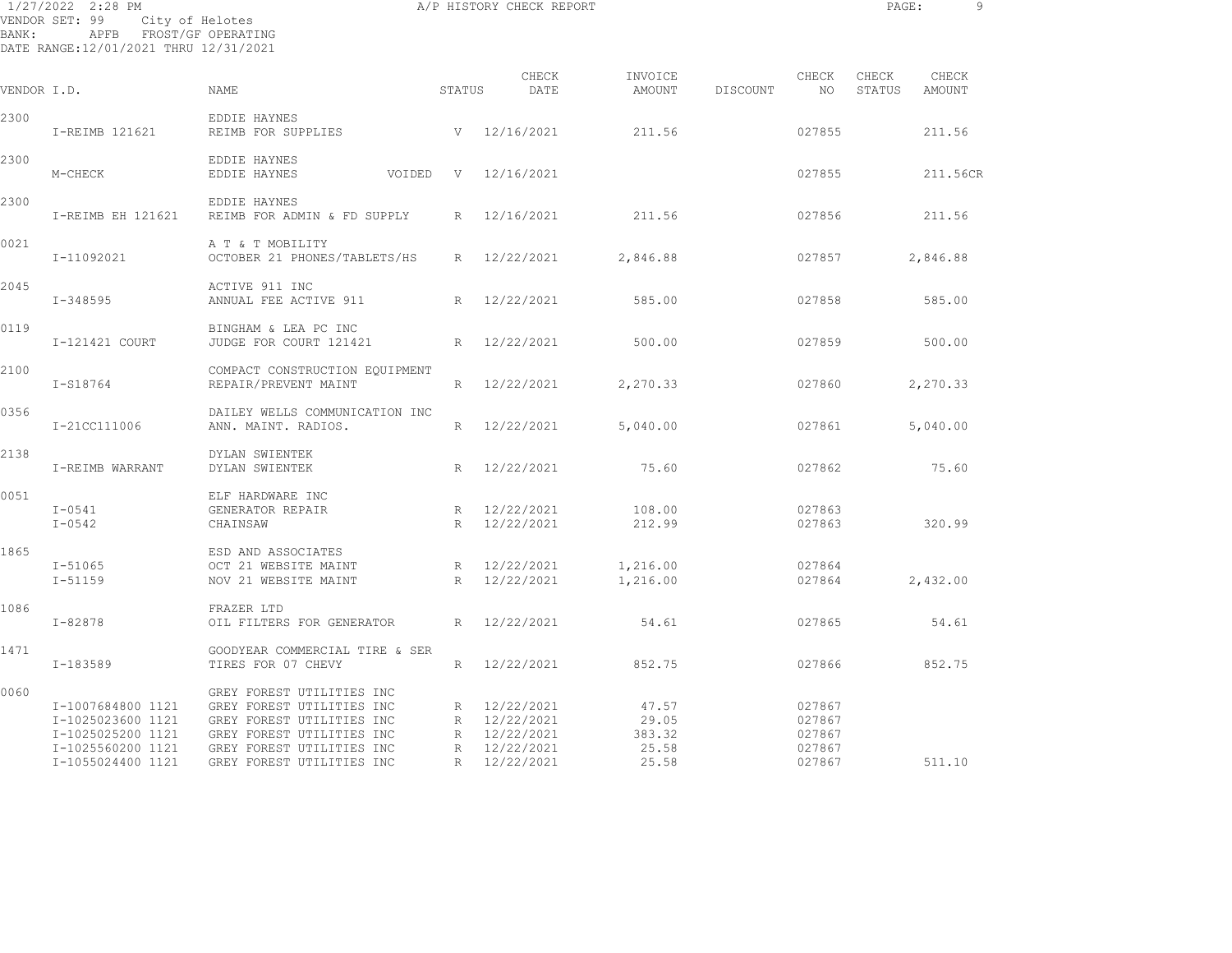1/27/2022 2:28 PM A/P HISTORY CHECK REPORT PAGE: 10 VENDOR SET: 99 City of Helotes BANK: APFB FROST/GF OPERATING DATE RANGE:12/01/2021 THRU 12/31/2021

CHECK INVOICE CHECK CHECK CHECK VENDOR I.D. NAME STATUS DATE AMOUNT DISCOUNT NO STATUS AMOUNT 1040 GULF COAST PAPER CO INC I-2156038 STATION SUPPLIES R 12/22/2021 369.84 027868 I-2158491 STATION SUPPLIES R 12/22/2021 122.49 027868 492.33 1236 HENRY SCHEIN INC I-13273444 MEDICAL SUPPLIES R 12/22/2021 294.99 027869 I-13409211 MEDICAL SUPPLIES R 12/22/2021 368.56 027869 I-13409212 HENRY SCHEIN INC R 12/22/2021 80.88 027869 I-13675365 MEDICAL SUPPLIES R 12/22/2021 343.23 027869 I-13676697 HENRY SCHEIN INC R 12/22/2021 510.20 027869 1,597.86 0093 MANDER AUTO SERVICE INC I-158294 ENG 1 OIL CHANGE R 12/22/2021 268.03 027870 I-159261 OIL CHG PW 2020 FS50 R 12/22/2021 70.55 027870 338.58 0172 PITNEY BOWES GLOBAL FINANCIAL I-3314707210 NOVEMBER 2021 LEASE R 12/22/2021 191.94 027871 191.94 2314 SAMANTHA MC CLOUD I-REIMB 112421 REIMB FOR FINGERPRINTING R 12/22/2021 10.21 027872 10.21 0121 SAN ANTONIO WATER SYSTEMS I-22208 SAN ANTONIO WATER SYSTEMS R 12/22/2021 151.93 027873 I-22209 SAN ANTONIO WATER SYSTEMS R 12/22/2021 252.42 027873 I-22210 SAN ANTONIO WATER SYSTEMS R 12/22/2021 31.66 027873 I-22211 SAN ANTONIO WATER SYSTEMS R 12/22/2021 31.87 027873 467.88 1403 SERVICE UNIFORM RENTAL I-0125699 SERVICE UNIFORM RENTAL R 12/22/2021 137.44 027874 I-0126904 SERVICE UNIFORM RENTAL R 12/22/2021 138.10 027874 I-0128109 SERVICE UNIFORM RENTAL R 12/22/2021 137.44 027874 412.98 1588 SHRED-IT USA LLC I-800591801 NOV/DEC SHREDDING R 12/22/2021 89.26 027875 89.26 1662 SOUTH TEXAS PRESS INC I-92953 DEV. SVCS. LETTERHEAD R 12/22/2021 230.20 027876 230.20 0777 UNITED SITE SERVICES I-114-12681158 BATHROOMS FOR PARADE R 12/22/2021 663.80 027877 663.80 1992 VIZZA WASH LPI-057719 WASH TRUCKS FOR PARADE R 12/22/2021 20.00 027878 20.00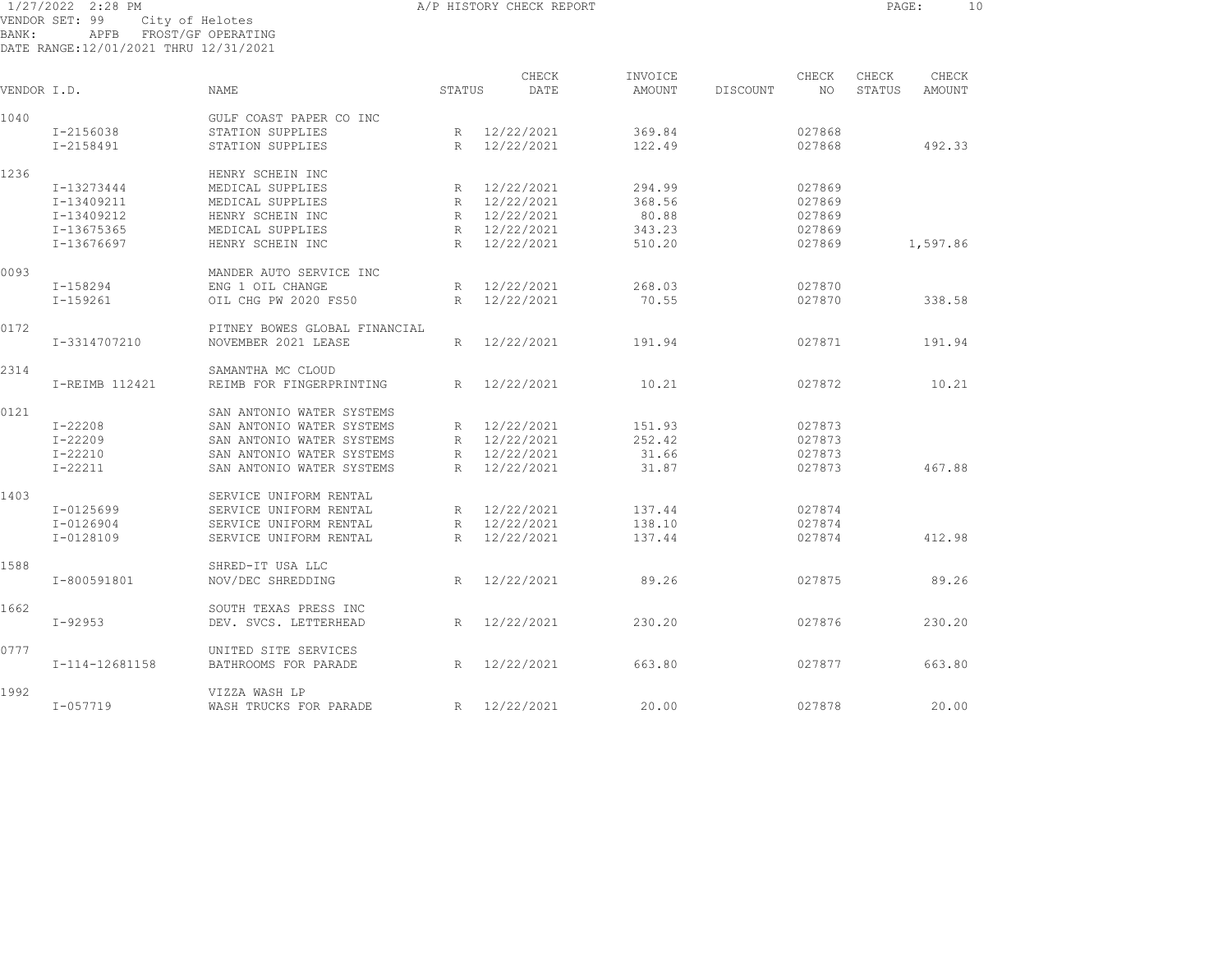| 1/27/2022 2:28 PM<br>VENDOR SET: 99<br>City of Helotes<br>BANK:<br>APFB<br>DATE RANGE:12/01/2021 THRU 12/31/2021 | FROST/GF OPERATING |                                                             |        | A/P HISTORY CHECK REPORT |                                                               |           |                                      | PAGE:           | 11                                                         |  |
|------------------------------------------------------------------------------------------------------------------|--------------------|-------------------------------------------------------------|--------|--------------------------|---------------------------------------------------------------|-----------|--------------------------------------|-----------------|------------------------------------------------------------|--|
| VENDOR I.D.                                                                                                      | <b>NAME</b>        |                                                             | STATUS | CHECK<br>DATE            | INVOICE<br>AMOUNT                                             | DISCOUNT  | CHECK<br>NO.                         | CHECK<br>STATUS | CHECK<br>AMOUNT                                            |  |
| $*$ * TOTALS * *<br>REGULAR CHECKS:<br>HAND CHECKS:<br>DRAFTS:<br>EFT:<br>NON CHECKS:                            |                    | NO.<br>91<br>0<br>$\mathbf 0$<br>$\mathbf 0$<br>$\mathbf 0$ |        |                          | INVOICE AMOUNT<br>697, 331.34<br>0.00<br>0.00<br>0.00<br>0.00 | DISCOUNTS | 0.00<br>0.00<br>0.00<br>0.00<br>0.00 |                 | CHECK AMOUNT<br>697,119.78<br>0.00<br>0.00<br>0.00<br>0.00 |  |
| VOID CHECKS:                                                                                                     |                    | 3 VOID DEBITS<br>VOID CREDITS                               |        | 0.00<br>362.16CR         | 362.16CR                                                      |           | 0.00                                 |                 |                                                            |  |
| TOTAL ERRORS:<br>$\Omega$                                                                                        |                    |                                                             |        |                          |                                                               |           |                                      |                 |                                                            |  |
| VENDOR SET: 99 BANK: APFB TOTALS:                                                                                |                    | NO.<br>94                                                   |        |                          | INVOICE AMOUNT<br>697,119.78                                  | DISCOUNTS | 0.00                                 |                 | CHECK AMOUNT<br>697,119.78                                 |  |
| BANK: APFB<br>TOTALS:                                                                                            |                    | 94                                                          |        |                          | 697, 119.78                                                   |           | 0.00                                 |                 | 697,119.78                                                 |  |
|                                                                                                                  |                    |                                                             |        |                          |                                                               |           |                                      |                 |                                                            |  |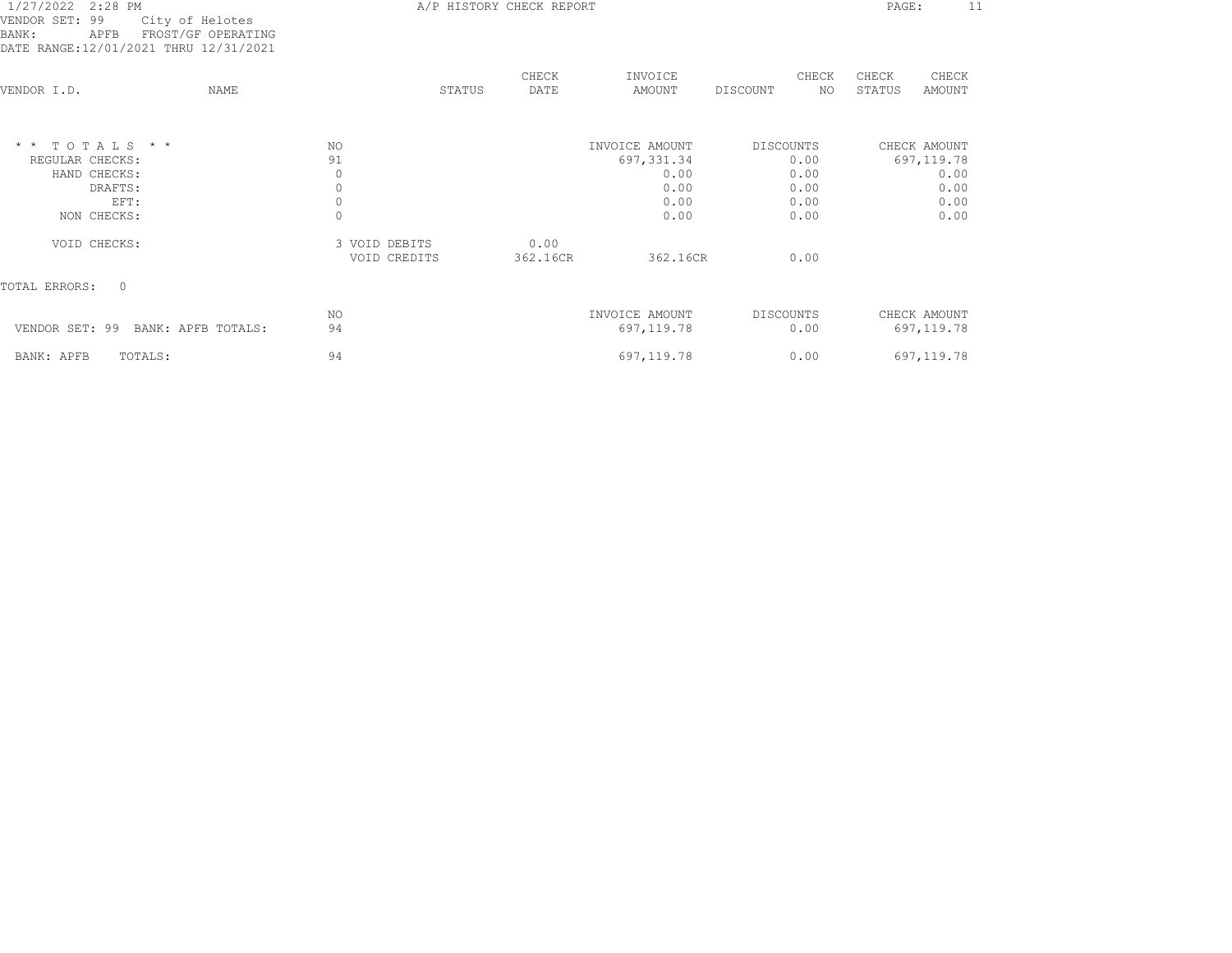1/27/2022 2:28 PM A/P HISTORY CHECK REPORT PAGE: 12 VENDOR SET: 99 City of Helotes BANK: FBPY FROST/PAYROLL

DATE RANGE:12/01/2021 THRU 12/31/2021

| VENDOR I.D. |                  | <b>NAME</b>                    | STATUS       | CHECK<br>DATE | INVOICE<br>AMOUNT | DISCOUNT | CHECK<br>NO. | CHECK<br>STATUS | CHECK<br>AMOUNT |
|-------------|------------------|--------------------------------|--------------|---------------|-------------------|----------|--------------|-----------------|-----------------|
| 0002        |                  | TEXAS MUNICIPAL RETIREMENT SYS |              |               |                   |          |              |                 |                 |
|             | I-TMRPR 121021   | RETIREMENT CONTRIBUTIONS       | D            | 12/10/2021    | 23, 213.89        |          | 000000       |                 | 23, 213.89      |
| 0002        |                  | TEXAS MUNICIPAL RETIREMENT SYS |              |               |                   |          |              |                 |                 |
|             | I-TMRPR 122321   | RETIREMENT CONTRIBUTIONS       | D            | 12/24/2021    | 20,483.96         |          | 000000       |                 | 20,483.96       |
| 0003        |                  | I C M A RETIREMENT CORP        |              |               |                   |          |              |                 |                 |
|             | I-ICMPR 121021   | RETIREMENT CONTRIBUTIONS       | D.           | 12/10/2021    | 2,915.00          |          | 000000       |                 |                 |
|             | I-ICPPR 121021   | RETIREMENT CONTRIBUTION        | D            | 12/10/2021    | 106.46            |          | 000000       |                 | 3,021.46        |
| 0003        |                  | I C M A RETIREMENT CORP        |              |               |                   |          |              |                 |                 |
|             | I-ICMPR 122321   | RETIREMENT CONTRIBUTIONS       | D            | 12/24/2021    | 2,915.00          |          | 000000       |                 |                 |
|             | I-ICPPR 122321   | RETIREMENT CONTRIBUTION        | D.           | 12/24/2021    | 168.09            |          | 000000       |                 | 3,083.09        |
| 0296        |                  | OFFICE OF ATTY GENERAL         |              |               |                   |          |              |                 |                 |
|             | I-CS PR 121021   | CHILD SUPPORT                  | D.           | 12/10/2021    | 475.38            |          | 000000       |                 | 475.38          |
| 0296        |                  | OFFICE OF ATTY GENERAL         |              |               |                   |          |              |                 |                 |
|             | I-CS PR 122321   | CHILD SUPPORT                  | D.           | 12/24/2021    | 475.38            |          | 000000       |                 | 475.38          |
| 1076        |                  | BENEFIT WALLET                 |              |               |                   |          |              |                 |                 |
|             | C-HSA ADJ 121021 | BENEFIT WALLET                 | D            | 12/10/2021    | 240.95CR          |          | 000000       |                 |                 |
|             | I-HS PR 121021   | HEALTH SAVINGS NON CAF         | D            | 12/10/2021    | 286.14            |          | 000000       |                 |                 |
|             | I-HSAPR 121021   | HEALTH SAVINGS ACCOUNT         | D            | 12/10/2021    | 901.10            |          | 000000       |                 | 946.29          |
| 1076        |                  | BENEFIT WALLET                 |              |               |                   |          |              |                 |                 |
|             | I-HS PR 122321   | HEALTH SAVINGS NON CAF         | D            | 12/24/2021    | 286.14            |          | 000000       |                 |                 |
|             | I-HSAPR 122321   | HEALTH SAVINGS ACCOUNT         | D            | 12/24/2021    | 901.10            |          | 000000       |                 | 1,187.24        |
| 1692        |                  | FROST BANK                     |              |               |                   |          |              |                 |                 |
|             | I-T1 PR 121021   | FEDERAL WITHHOLDING            | D            | 12/10/2021    | 13,462.09         |          | 000000       |                 |                 |
|             | I-T3 PR 121021   | FICA PAYABLE                   | $\mathbb{D}$ | 12/10/2021    | 19,784.70         |          | 000000       |                 |                 |
|             | I-T4 PR 121021   | MEDICARE WITHHOLDING           | $\mathbb{D}$ | 12/10/2021    | 4,627.10          |          | 000000       |                 | 37,873.89       |
| 1692        |                  | FROST BANK                     |              |               |                   |          |              |                 |                 |
|             | I-T1 PR 122321   | FEDERAL WITHHOLDING            | D            | 12/23/2021    | 10,324.05         |          | 000000       |                 |                 |
|             | I-T3 PR 122321   | FICA PAYABLE                   | $\mathbb{D}$ | 12/23/2021    | 17,513.74         |          | 000000       |                 |                 |
|             | I-T4 PR 122321   | MEDICARE WITHHOLDING           | D.           | 12/23/2021    | 4,095.98          |          | 000000       |                 | 31,933.77       |
| 2151        |                  | ICMA-RC RETIREMENT (ROTH)      |              |               |                   |          |              |                 |                 |
|             | I-ROTPR 121021   | ICMA ROTH                      | D            | 12/10/2021    | 494.23            |          | 000000       |                 | 494.23          |
| 2151        |                  | ICMA-RC RETIREMENT (ROTH)      |              |               |                   |          |              |                 |                 |
|             | I-ROTPR 122321   | ICMA ROTH                      | D            | 12/24/2021    | 494.23            |          | 000000       |                 | 494.23          |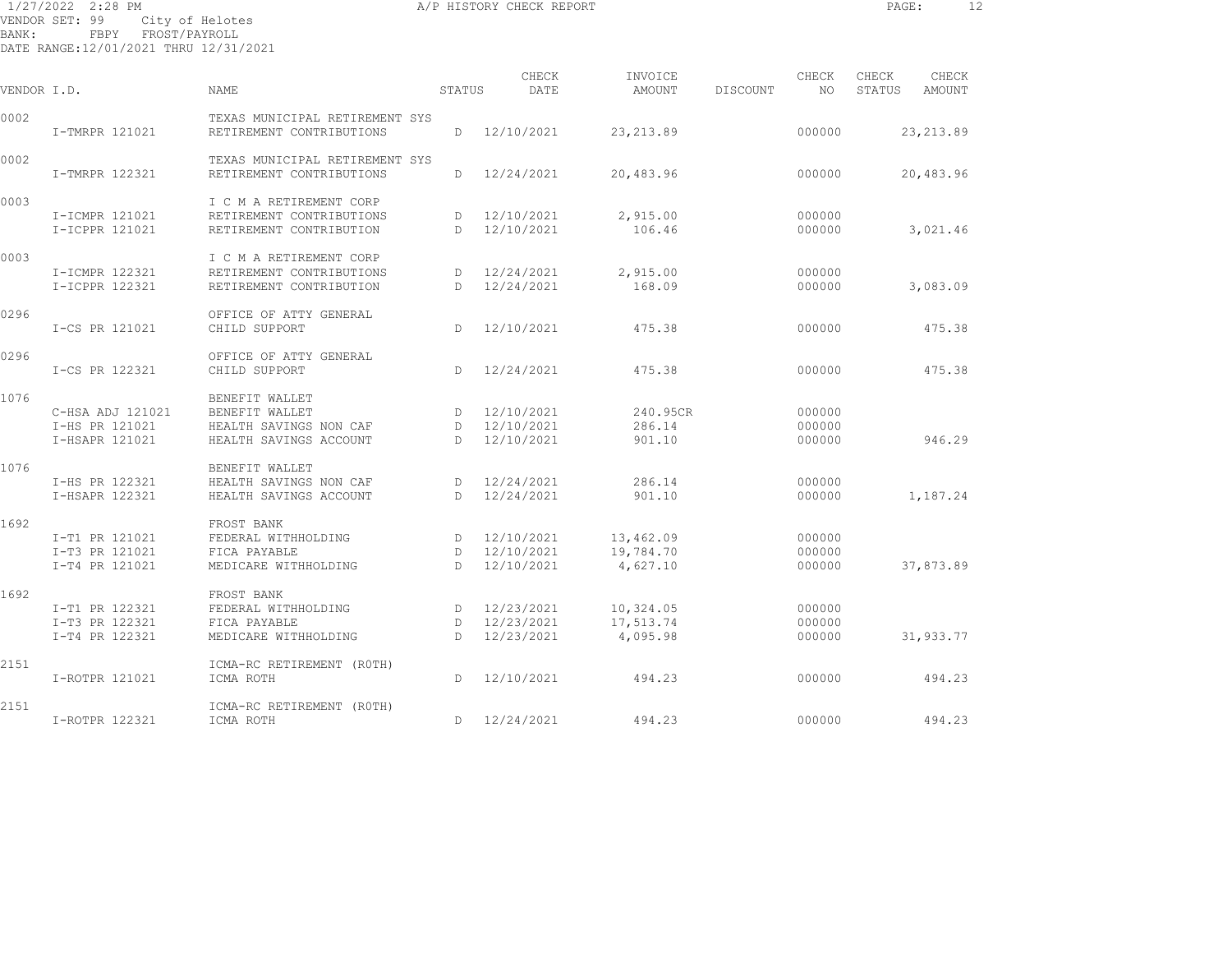1/27/2022 2:28 PM VENDOR SET: 99 City of Helotes BANK: FBPY FROST/PAYROLL DATE RANGE:12/01/2021 THRU 12/31/2021

| VENDOR I.D. |                   | NAME                           | STATUS          | CHECK<br>DATE | INVOICE<br>AMOUNT | DISCOUNT | CHECK<br>NO.     | CHECK<br>STATUS | CHECK<br>AMOUNT |  |
|-------------|-------------------|--------------------------------|-----------------|---------------|-------------------|----------|------------------|-----------------|-----------------|--|
|             |                   |                                |                 |               |                   |          |                  |                 |                 |  |
| 0341        |                   | AFLAC INC                      |                 |               |                   |          |                  |                 |                 |  |
|             | C-AF PR112621 REV | AFLAC NON CAF                  |                 | R 12/22/2021  | 13.14CR           |          | 027879           |                 |                 |  |
|             | C-AFLPR112621 REV | SUB INS CAF                    |                 | R 12/22/2021  | 223.50CR          |          | 027879           |                 |                 |  |
|             | I-AF 112621 FINAL | AFLAC NON CAF                  | R               | 12/22/2021    | 13.14             |          | 027879           |                 |                 |  |
|             | I-AF PR 111221    | AFLAC NON CAF                  | R               | 12/22/2021    | 13.14             |          | 027879           |                 |                 |  |
|             | I-AF PR 112621    | AFLAC NON CAF                  | R               | 12/22/2021    | 13.14             |          | 027879           |                 |                 |  |
|             | I-AFL112621 FINAL | SUB INS CAF                    | R               | 12/22/2021    | 223.50            |          | 027879           |                 |                 |  |
|             | I-AFLPR 111221    | SUB INS CAF                    |                 | R 12/22/2021  | 223.50            |          | 027879           |                 |                 |  |
|             | I-AFLPR 112621    | SUB INS CAF                    | R               | 12/22/2021    | 223.50            |          | 027879           |                 | 473.28          |  |
| 1323        |                   | COLONIAL LIFE & ACCIDENT INS C |                 |               |                   |          |                  |                 |                 |  |
|             | C-CL PR112621 REV | COLONIAL LIFE NON CAF          | $R_{\parallel}$ | 12/22/2021    | 99.62CR           |          | 027880           |                 |                 |  |
|             | C-CLCPR112621 REV | SUB INS CAF                    | $R_{\perp}$     | 12/22/2021    | 430.97CR          |          | 027880           |                 |                 |  |
|             | C-COL ADJ 1121    | COLONIAL LIFE & ACCIDENT INS C | R               | 12/22/2021    | 0.02CR            |          | 027880           |                 |                 |  |
|             | I-CL 112621 FINAL | COLONIAL LIFE NON CAF          | R               | 12/22/2021    | 99.62             |          | 027880           |                 |                 |  |
|             | I-CL PR 111221    | COLONIAL LIFE NON CAF          | R               | 12/22/2021    | 99.62             |          | 027880           |                 |                 |  |
|             | I-CL PR 112621    | COLONIAL LIFE NON CAF          | R               | 12/22/2021    | 99.62             |          | 027880           |                 |                 |  |
|             | I-CLC112621 FINAL | SUB INS CAF                    |                 | R 12/22/2021  | 430.97            |          | 027880           |                 |                 |  |
|             | I-CLCPR 111221    | SUB INS CAF                    | R               | 12/22/2021    | 430.97            |          | 027880           |                 |                 |  |
|             | I-CLCPR 112621    | SUB INS CAF                    | R               | 12/22/2021    | 430.97            |          | 027880           |                 | 1,061.16        |  |
| 0008        |                   | STANDARD INSURANCE INC         |                 |               |                   |          |                  |                 |                 |  |
|             | C-LFEPR112621 REV | LIFE INS                       | R               | 12/22/2021    | 1,966.46CR        |          | 027881           |                 |                 |  |
|             | C-LIFE ADJ 1121   | STANDARD INSURANCE INC         |                 | R 12/22/2021  | 271.67CR          |          | 027881           |                 |                 |  |
|             | I-LFE112621 FINAL | LIFE INS                       | R               | 12/22/2021    | 1,966.46          |          | 027881           |                 |                 |  |
|             | I-LFEPR 111221    | LIFE INS                       |                 | R 12/22/2021  | 1,966.46          |          | 027881           |                 |                 |  |
|             | I-LFEPR 112621    | LIFE INS                       | R               | 12/22/2021    | 1,966.46          |          | 027881           |                 | 3,661.25        |  |
| 2030        |                   | UNITEDHEALTHCARE INS COMPANY I |                 |               |                   |          |                  |                 |                 |  |
|             | C-DENPR112621 REV | DENTAL INSURANCE               |                 | R 12/22/2021  | 815.64CR          |          | 027885           |                 |                 |  |
|             | C-DTLPR112621 REV | DENTAL INS                     | $R_{\perp}$     | 12/22/2021    | 591.31CR          |          | 027885           |                 |                 |  |
|             | C-DVIPR112621 REV | DEPENDANT VISION               | R               | 12/22/2021    | 158.86CR          |          | 027885           |                 |                 |  |
|             | C-HEAPR112621 REV | HEALTH INSURANCE               | R               | 12/22/2021    | 8,866.22CR        |          | 027885           |                 |                 |  |
|             | C-MEDPR112621 REV | HEALTH INS                     | $R_{\parallel}$ | 12/22/2021    | 6,726.97CR        |          | 027885           |                 |                 |  |
|             | C-VISPR112621 REV | VISION INS CAF                 | $R_{\perp}$     | 12/22/2021    | 209.11CR          |          | 027885           |                 |                 |  |
|             | D-DEN ADJ 1121    | UNITEDHEALTHCARE INS COMPANY I | R               | 12/22/2021    | 157.89            |          | 027885           |                 |                 |  |
|             | D-HEA ADJ 1121    | UNITEDHEALTHCARE INS COMPANY I | R               | 12/22/2021    | 3,524.84          |          | 027885           |                 |                 |  |
|             | D-VIS ADJ 1121    | UNITEDHEALTHCARE INS COMPANY I | R               | 12/22/2021    | 26.83             |          | 027885           |                 |                 |  |
|             | I-DEN112621 FINAL | DENTAL INSURANCE               | $R_{\perp}$     | 12/22/2021    | 815.64            |          | 027885           |                 |                 |  |
|             |                   |                                |                 |               |                   |          |                  |                 |                 |  |
|             | I-DENPR 111221    | DENTAL INSURANCE               | R<br>R          | 12/22/2021    | 815.64<br>815.64  |          | 027885<br>027885 |                 |                 |  |
|             | I-DENPR 112621    | DENTAL INSURANCE               |                 | 12/22/2021    |                   |          |                  |                 |                 |  |
|             | I-DTL112621 FINAL | DENTAL INS                     | R               | 12/22/2021    | 591.31            |          | 027885           |                 |                 |  |
|             | I-DTLPR 111221    | DENTAL INS                     | R               | 12/22/2021    | 591.31            |          | 027885           |                 |                 |  |
|             | I-DTLPR 112621    | DENTAL INS                     |                 | R 12/22/2021  | 591.31            |          | 027885           |                 |                 |  |
|             | I-DVI112621 FINAL | DEPENDANT VISION               | R               | 12/22/2021    | 158.86            |          | 027885           |                 |                 |  |
|             | I-DVIPR 111221    | DEPENDANT VISION               | $R_{\parallel}$ | 12/22/2021    | 158.86            |          | 027885           |                 |                 |  |
|             | I-DVIPR 112621    | DEPENDANT VISION               |                 | R 12/22/2021  | 158.86            |          | 027885           |                 |                 |  |

I-HEA112621 FINAL HEALTH INSURANCE R 12/22/2021 8,866.22 027885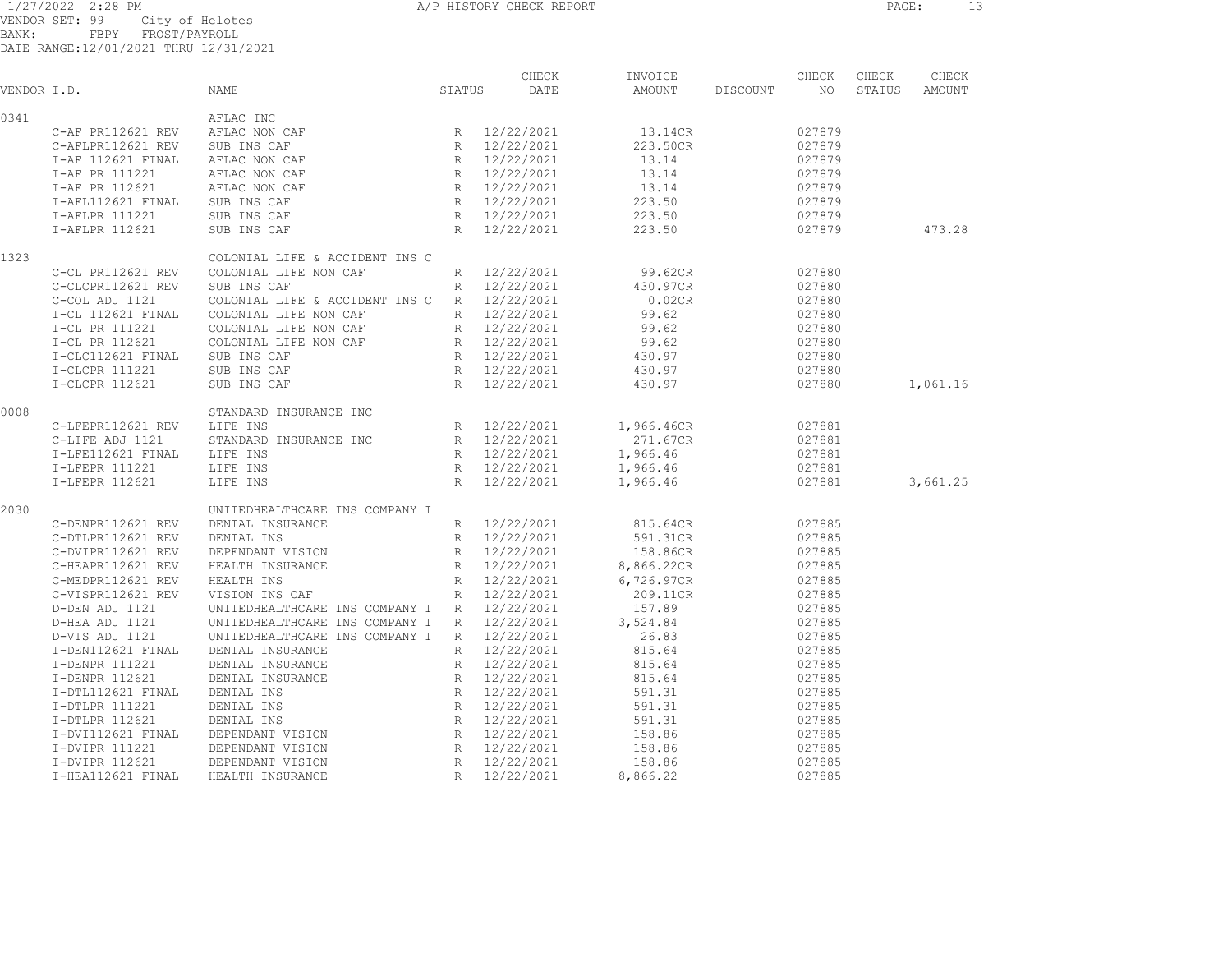| 1/27/2022 2:28 PM |      |  |                                       |  |
|-------------------|------|--|---------------------------------------|--|
| VENDOR SET: 99    |      |  | City of Helotes                       |  |
| BANK:             | FRPY |  | FROST/PAYROLL                         |  |
|                   |      |  | DATE RANGE:12/01/2021 THRU 12/31/2021 |  |

| VENDOR I.D. |                                      | <b>NAME</b>      |               | STATUS       | CHECK<br>DATE | INVOICE<br>AMOUNT | CHECK<br>DISCOUNT<br>NO. | CHECK<br>STATUS | CHECK<br>AMOUNT |
|-------------|--------------------------------------|------------------|---------------|--------------|---------------|-------------------|--------------------------|-----------------|-----------------|
|             | I-HEAPR 111221                       | HEALTH INSURANCE |               | R            | 12/22/2021    | 8,866.22          | 027885                   |                 |                 |
|             | I-HEAPR 112621                       | HEALTH INSURANCE |               | R            | 12/22/2021    | 8,866.22          | 027885                   |                 |                 |
|             | T-MED112621 FINAL                    | HEALTH INS       |               | R            | 12/22/2021    | 6,726.97          | 027885                   |                 |                 |
|             | I-MEDPR 111221                       | HEALTH INS       |               | R            | 12/22/2021    | 6,726.97          | 027885                   |                 |                 |
|             | I-MEDPR 112621                       | HEALTH INS       |               | $\mathbb{R}$ | 12/22/2021    | 6,726.97          | 027885                   |                 |                 |
|             | I-VIS112621 FINAL                    | VISION INS CAF   |               | R            | 12/22/2021    | 209.11            | 027885                   |                 |                 |
|             | I-VISPR 111221                       | VISION INS CAF   |               | R            | 12/22/2021    | 209.11            | 027885                   |                 |                 |
|             | I-VISPR 112621                       | VISION INS CAF   |               | R            | 12/22/2021    | 209.11            | 027885                   |                 | 38,445.78       |
|             | $*$ * TOTALS * *                     |                  | NO.           |              |               | INVOICE AMOUNT    | <b>DISCOUNTS</b>         |                 | CHECK AMOUNT    |
|             | REGULAR CHECKS:                      |                  | 4             |              |               | 43,641.47         | 0.00                     |                 | 43,641.47       |
|             | HAND CHECKS:                         |                  | $\Omega$      |              |               | 0.00              | 0.00                     |                 | 0.00            |
|             | DRAFTS:                              |                  | 12            |              |               | 123,682.81        | 0.00                     |                 | 123,682.81      |
|             | EFT:                                 |                  | $\circ$       |              |               | 0.00              | 0.00                     |                 | 0.00            |
|             | NON CHECKS:                          |                  | $\circ$       |              |               | 0.00              | 0.00                     |                 | 0.00            |
|             | VOID CHECKS:                         |                  | 0 VOID DEBITS |              | 0.00          |                   |                          |                 |                 |
|             |                                      |                  | VOID CREDITS  |              | 0.00          | 0.00              | 0.00                     |                 |                 |
|             | TOTAL ERRORS:<br>$\mathbf{0}$        |                  |               |              |               |                   |                          |                 |                 |
|             |                                      |                  | NO.           |              |               | INVOICE AMOUNT    | <b>DISCOUNTS</b>         |                 | CHECK AMOUNT    |
|             | VENDOR SET: 99<br>BANK: FBPY TOTALS: |                  | 16            |              |               | 167, 324.28       | 0.00                     |                 | 167,324.28      |
|             | BANK: FBPY<br>TOTALS:                |                  | 16            |              |               | 167, 324.28       | 0.00                     |                 | 167, 324.28     |

A/P HISTORY CHECK REPORT **PAGE:** 14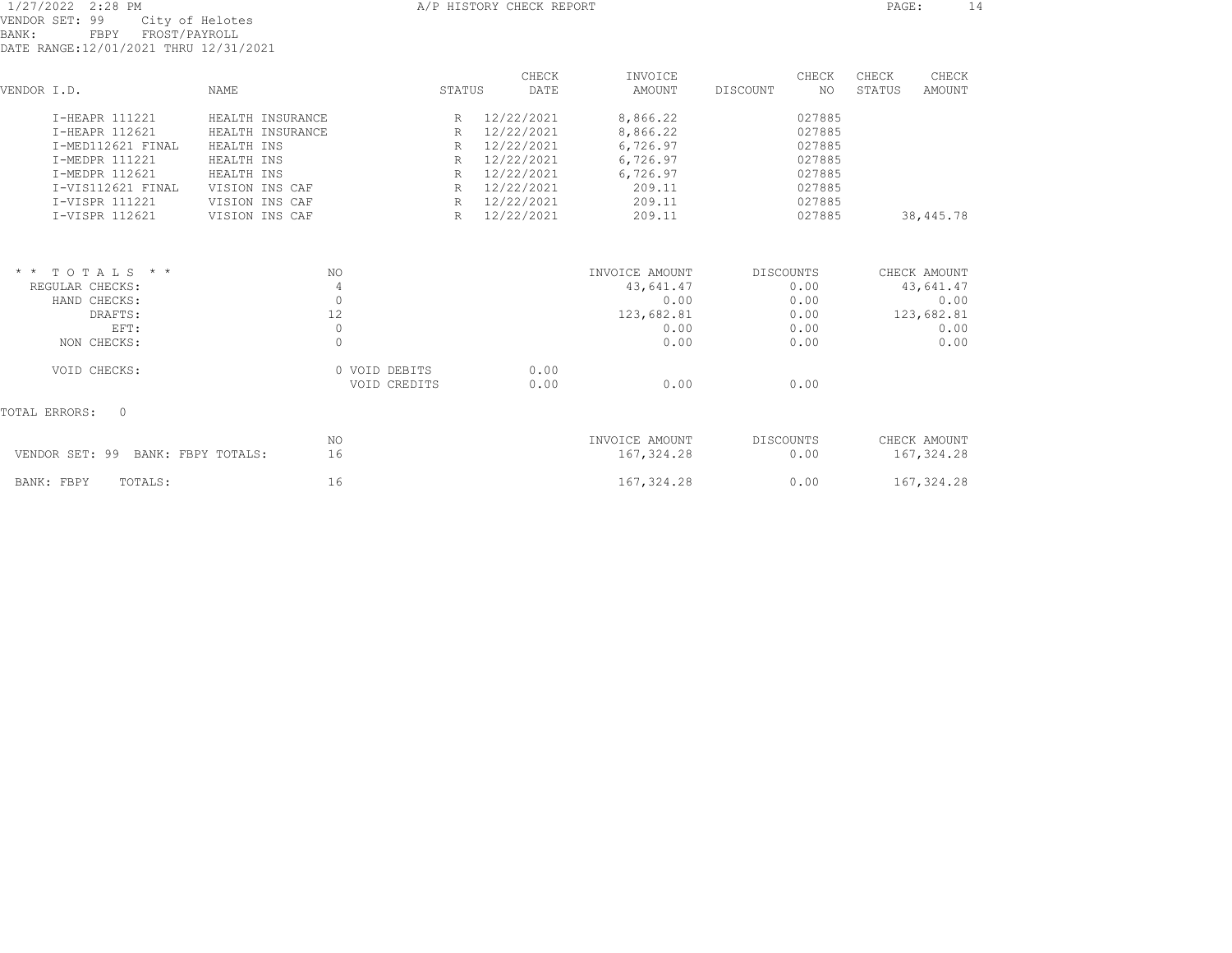| 1/27/2022 2:28 PM<br>VENDOR SET: 99<br>City of Helotes<br>FROST/COH TREE MITIGATION<br>BANK:<br>FBTM<br>DATE RANGE:12/01/2021 THRU 12/31/2021 |                                 |                                          |                               | A/P HISTORY CHECK REPORT |               |                            |                  |              |                 |                          |  |
|-----------------------------------------------------------------------------------------------------------------------------------------------|---------------------------------|------------------------------------------|-------------------------------|--------------------------|---------------|----------------------------|------------------|--------------|-----------------|--------------------------|--|
| VENDOR I.D.                                                                                                                                   |                                 | <b>NAME</b>                              |                               | STATUS                   | CHECK<br>DATE | INVOICE<br>AMOUNT          | DISCOUNT         | CHECK<br>NO. | CHECK<br>STATUS | CHECK<br>AMOUNT          |  |
|                                                                                                                                               |                                 |                                          |                               |                          |               |                            |                  |              |                 |                          |  |
| 2246                                                                                                                                          | I-13153 IRONHORSE               | JORDAN BUCHANAN<br>TREE REMOVAL FROM ROW |                               | R                        | 12/02/2021    | 3,250.00                   |                  | 001012       |                 | 3,250.00                 |  |
| 2315                                                                                                                                          | $I - 1661 - 1$                  | SA TOTAL TREE SERVICE<br>TRIM ROADWAYS   |                               | R                        | 12/22/2021    | 6,500.00                   |                  | 001013       |                 | 6,500.00                 |  |
|                                                                                                                                               | $*$ * TOTALS * *                | ΝO                                       |                               |                          |               | INVOICE AMOUNT             | <b>DISCOUNTS</b> |              |                 | CHECK AMOUNT             |  |
|                                                                                                                                               | REGULAR CHECKS:<br>HAND CHECKS: | 2<br>$\circ$                             |                               |                          |               | 9,750.00<br>0.00           |                  | 0.00<br>0.00 |                 | 9,750.00<br>0.00         |  |
|                                                                                                                                               | DRAFTS:                         | $\circ$                                  |                               |                          |               | 0.00                       |                  | 0.00         |                 | 0.00                     |  |
|                                                                                                                                               | EFT:                            | $\circ$                                  |                               |                          |               | 0.00                       |                  | 0.00         |                 | 0.00                     |  |
|                                                                                                                                               | NON CHECKS:                     | $\Omega$                                 |                               |                          |               | 0.00                       |                  | 0.00         |                 | 0.00                     |  |
|                                                                                                                                               | VOID CHECKS:                    |                                          | 0 VOID DEBITS<br>VOID CREDITS |                          | 0.00<br>0.00  | 0.00                       |                  | 0.00         |                 |                          |  |
| TOTAL ERRORS:                                                                                                                                 | $\Omega$                        |                                          |                               |                          |               |                            |                  |              |                 |                          |  |
|                                                                                                                                               | VENDOR SET: 99                  | NO<br>2<br>BANK: FBTM TOTALS:            |                               |                          |               | INVOICE AMOUNT<br>9,750.00 | <b>DISCOUNTS</b> | 0.00         |                 | CHECK AMOUNT<br>9,750.00 |  |
| BANK: FBTM                                                                                                                                    | TOTALS:                         | 2                                        |                               |                          |               | 9,750.00                   |                  | 0.00         |                 | 9,750.00                 |  |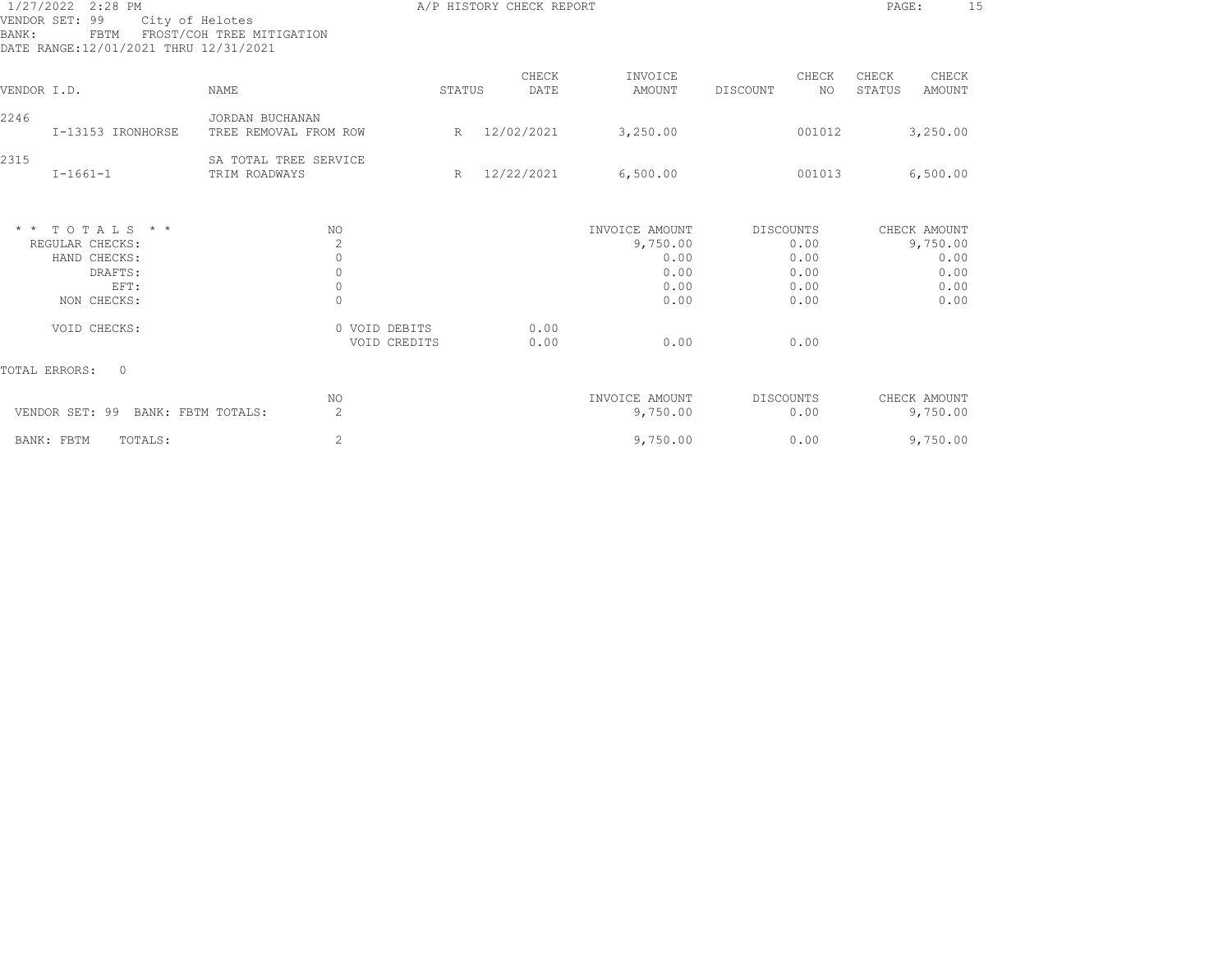| BANK:       | 1/27/2022 2:28 PM<br>VENDOR SET: 99<br>City of Helotes<br>FEDC | FROST/EDC OPERATING                                       |                 | A/P HISTORY CHECK REPORT     |                   |          |                  | PAGE:                  |                 | 16 |
|-------------|----------------------------------------------------------------|-----------------------------------------------------------|-----------------|------------------------------|-------------------|----------|------------------|------------------------|-----------------|----|
|             | DATE RANGE:12/01/2021 THRU 12/31/2021                          |                                                           |                 |                              |                   |          |                  |                        |                 |    |
| VENDOR I.D. |                                                                | NAME                                                      | STATUS          | CHECK<br>DATE                | INVOICE<br>AMOUNT | DISCOUNT | CHECK<br>NO      | CHECK<br><b>STATUS</b> | CHECK<br>AMOUNT |    |
| 0742        | $I - 50563 - 1$                                                | YOU NAME IT SPECIALTIES INC<br>PROMO HAND SANITIZER       |                 | R 12/02/2021                 | 994.45            |          | 002145           |                        | 994.45          |    |
| 1766        | $I-159$                                                        | MARTIN R TERRY JR<br>OTH PARKING LEASE                    | R               | 12/02/2021                   | 400.00            |          | 002146           |                        | 400.00          |    |
| 1843        | I-03 2021 EDC 380                                              | TEXAS DEVELOPERS LLC<br>03 BMC 380 AGREEMENT              |                 | R 12/02/2021                 | 283,430.58        |          | 002147           |                        | 283,430.58      |    |
| 1861        | $I-148$                                                        | E DEPTUCH AND SON #1 LLC<br>EDC OFFICE LEASE              | R               | 12/02/2021                   | 1,000.00          |          | 002148           |                        | 1,000.00        |    |
| 0020        | I-52173EDC                                                     | ARMSTRONG VAUGHAN & ASSOC INC<br>50% AUDITOR FEE          | R               | 12/10/2021                   | 1,750.00          |          | 002149           |                        | 1,750.00        |    |
| 2187        | I-GG 1021<br>I-MM 1021 EDC                                     | CITIBANK NA<br>DINNER FOR EDC BOARD<br>SIMPLISAFE SEC EDC |                 | R 12/10/2021<br>R 12/10/2021 | 100.00<br>24.99   |          | 002150<br>002150 |                        | 124.99          |    |
| 2053        | I-2120767891                                                   | GIS PLANNING INC<br>ANALYTICS & PROPERTY LISTINGS         | $R_{\perp}$     | 12/10/2021                   | 11,200.00         |          | 002151           |                        | 11,200.00       |    |
| 0921        | I-SA10852                                                      | VANGUARD CLEANING SYSTEM INC<br>EDC OFFICE CLEANING 1121  | R               | 12/10/2021                   | 125.00            |          | 002152           |                        | 125.00          |    |
| 2187        | I-GG 1121                                                      | CITIBANK NA<br>SECURITY ALARM & ADOBE                     | R               | 12/16/2021                   | 413.66            |          | 002153           |                        | 413.66          |    |
| 0042        | I-NOV 21                                                       | CITY PUBLIC SERVICE<br>LIGHTING PARKING LOT               | $R_{\parallel}$ | 12/16/2021                   | 47.50             |          | 002154           |                        | 47.50           |    |
| 1861        | I-149                                                          | E DEPTUCH AND SON #1 LLC<br>EDC OFFICE RENT               | R               | 12/16/2021                   | 1,100.00          |          | 002155           |                        | 1,100.00        |    |
| 1865        | $I - 51108$                                                    | ESD AND ASSOCIATES<br>EDC WEBSITE MAINT                   |                 | R 12/16/2021                 | 500.00            |          | 002156           |                        | 500.00          |    |

I-160 OTH PKNG LOT LEASE R 12/16/2021 400.00 002157 400.00

I-0068470120621 EDC INTERNET AND TV R 12/16/2021 167.47 002158 334.94

0145 TIME WARNER CABLE SAN ANTONIO I-0068410110621 EDC INTERNET AND TV R 12/16/2021 167.47 002158

1766 MARTIN R TERRY JR<br>1760 T-160 OTH PKNG LOT LEASE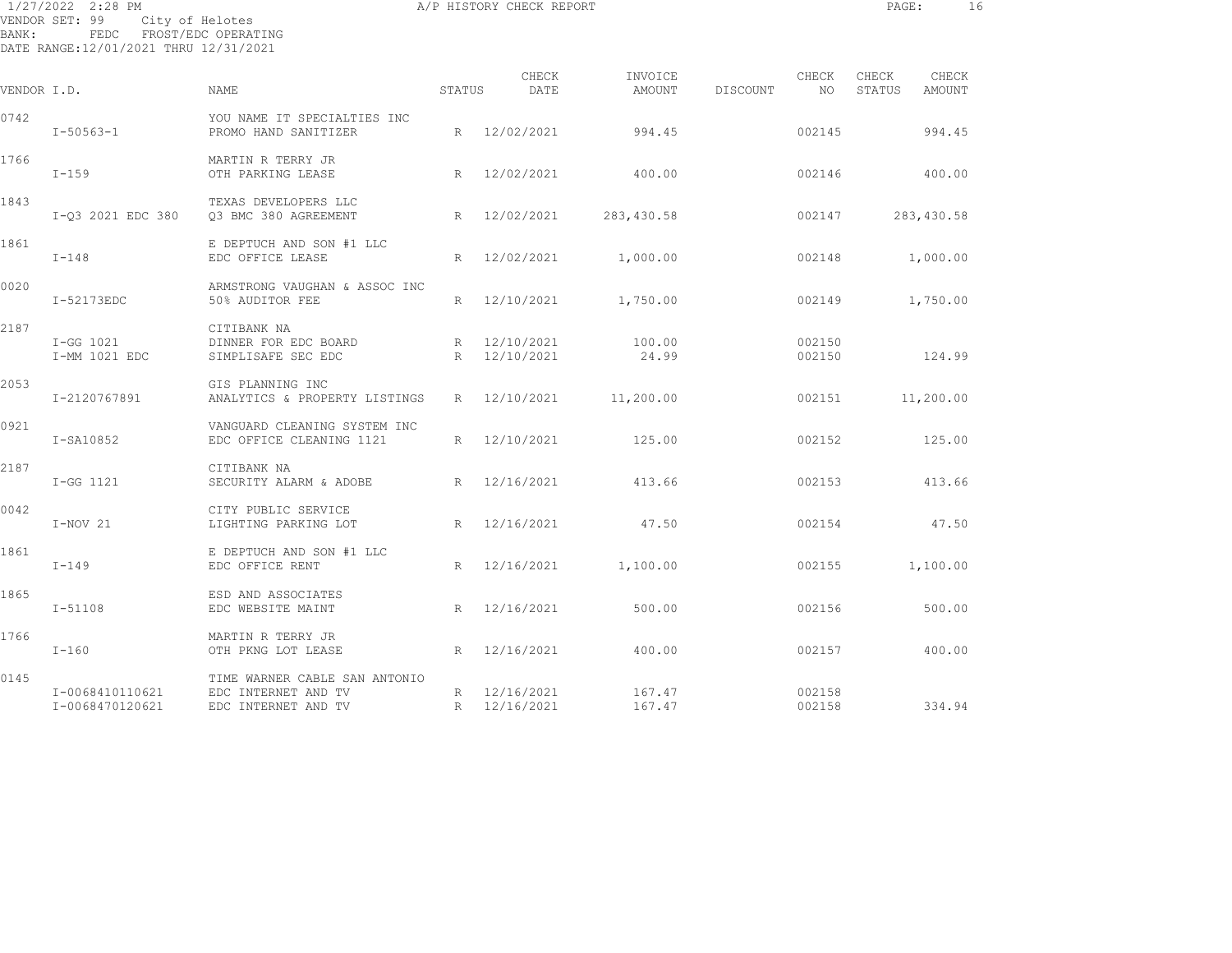| 1/27/2022 2:28 PM<br>VENDOR SET: 99<br>BANK: | FEDC FROST/EDC OPERATING<br>DATE RANGE:12/01/2021 THRU 12/31/2021 | City of Helotes                              |                               | A/P HISTORY CHECK REPORT |                |                  | PAGE:<br>17      |  |
|----------------------------------------------|-------------------------------------------------------------------|----------------------------------------------|-------------------------------|--------------------------|----------------|------------------|------------------|--|
|                                              |                                                                   |                                              |                               | CHECK                    | INVOICE        | CHECK            | CHECK<br>CHECK   |  |
| VENDOR I.D.                                  |                                                                   | <b>NAME</b>                                  | STATUS                        | DATE                     | AMOUNT         | DISCOUNT<br>NO   | STATUS<br>AMOUNT |  |
| 0021                                         |                                                                   | A T & T MOBILITY                             |                               |                          |                |                  |                  |  |
|                                              | I-OCTOBER 21                                                      | PHONE AND TABLET 1021                        |                               | R 12/22/2021             | 77.81          | 002159           | 77.81            |  |
| 0042                                         |                                                                   | CITY PUBLIC SERVICE                          |                               |                          |                |                  |                  |  |
|                                              | I-3002859843 1121                                                 | OTH PARKING LIGHTS                           |                               | R 12/22/2021             | 56.10          | 002160           |                  |  |
|                                              | I-3004084254 1121                                                 | EDC OFC UTLITIES                             |                               | R 12/22/2021             | 79.75          | 002160           | 135.85           |  |
| 2313<br>$I-10.5124$                          |                                                                   | PLACER LABS, INC.<br>MOBILE ANALYTICS SFTWRE | R                             | 12/22/2021               | 9,900.00       | 002161           | 9,900.00         |  |
| $*$ * TOTALS * *                             |                                                                   | <b>NO</b>                                    |                               |                          | INVOICE AMOUNT | DISCOUNTS        | CHECK AMOUNT     |  |
| REGULAR CHECKS:                              |                                                                   | 17                                           |                               |                          | 311,934.78     | 0.00             | 311,934.78       |  |
|                                              | HAND CHECKS:                                                      | $\circ$                                      |                               |                          | 0.00           | 0.00             | 0.00             |  |
|                                              | DRAFTS:                                                           | $\circ$                                      |                               |                          | 0.00           | 0.00             | 0.00             |  |
|                                              | EFT:                                                              | $\mathbb O$                                  |                               |                          | 0.00           | 0.00             | 0.00             |  |
|                                              | NON CHECKS:                                                       | $\Omega$                                     |                               |                          | 0.00           | 0.00             | 0.00             |  |
|                                              | VOID CHECKS:                                                      |                                              | 0 VOID DEBITS<br>VOID CREDITS | 0.00<br>0.00             | 0.00           | 0.00             |                  |  |
| TOTAL ERRORS:                                | $\overline{0}$                                                    |                                              |                               |                          |                |                  |                  |  |
|                                              |                                                                   | NO                                           |                               |                          | INVOICE AMOUNT | <b>DISCOUNTS</b> | CHECK AMOUNT     |  |
|                                              | VENDOR SET: 99 BANK: FEDC TOTALS:                                 | 17                                           |                               |                          | 311,934.78     | 0.00             | 311,934.78       |  |
| BANK: FEDC                                   | TOTALS:                                                           | 17                                           |                               |                          | 311,934.78     | 0.00             | 311,934.78       |  |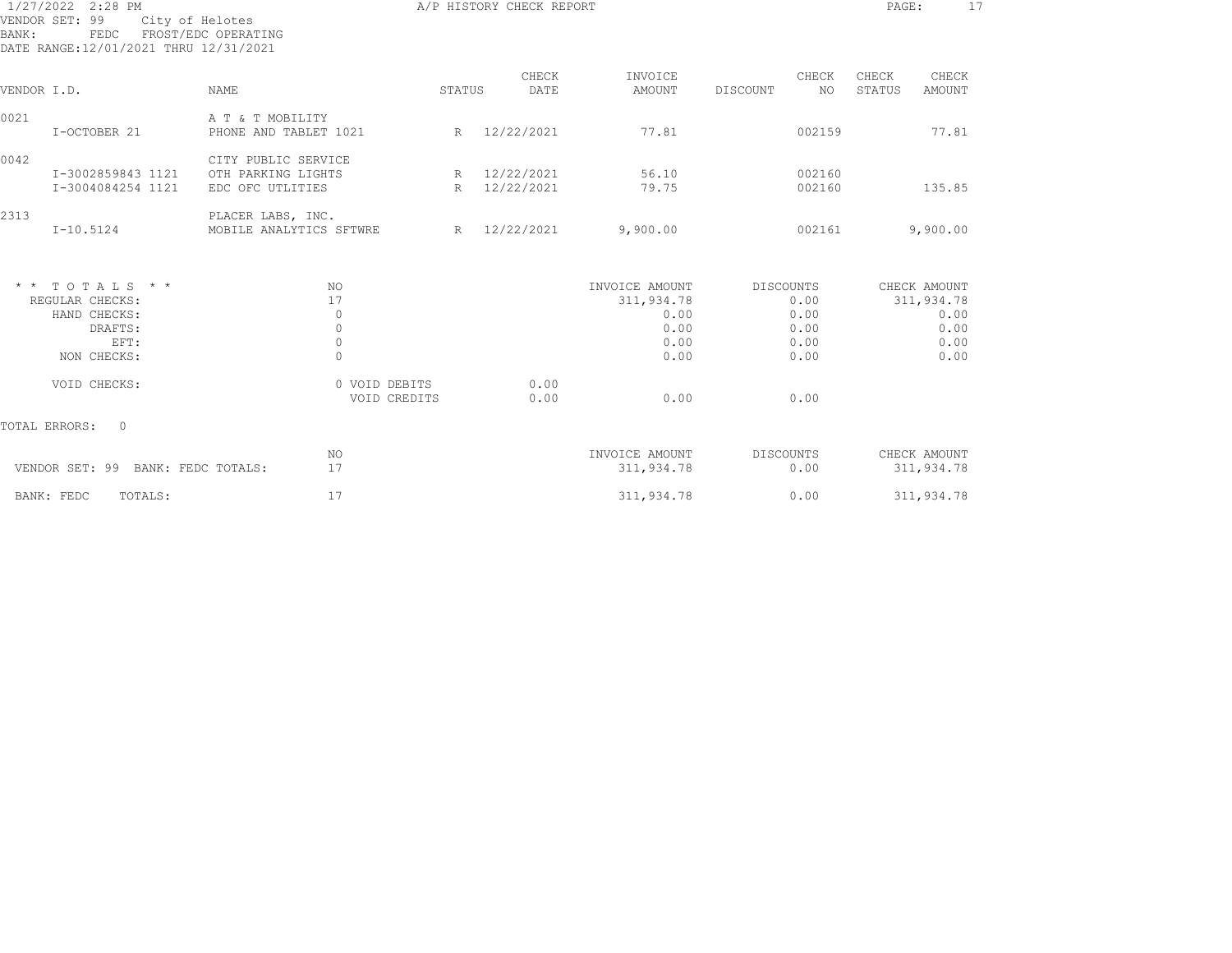| 1/27/2022 2:28 PM<br>99<br>VENDOR SET:<br>City of Helotes<br>BANK:<br><b>FMCT</b><br>DATE RANGE:12/01/2021 THRU 12/31/2021 | FROST/MC TECHNOLOGY                                 | A/P HISTORY CHECK REPORT | PAGE:<br>18   |                            |                          |                                    |  |
|----------------------------------------------------------------------------------------------------------------------------|-----------------------------------------------------|--------------------------|---------------|----------------------------|--------------------------|------------------------------------|--|
| VENDOR I.D.                                                                                                                | <b>NAME</b>                                         | STATUS                   | CHECK<br>DATE | INVOICE<br>AMOUNT          | CHECK<br>DISCOUNT<br>NO. | CHECK<br>CHECK<br>STATUS<br>AMOUNT |  |
|                                                                                                                            |                                                     |                          |               |                            |                          |                                    |  |
| 1927<br>I-7021409 07                                                                                                       | KOLOGIK<br>CITATION INTRG SOFT                      | R                        | 12/16/2021    | 1,200.00                   | 001245                   | 1,200.00                           |  |
| 0159<br>I-21735                                                                                                            | UTILITY DATA SYSTEMS INC<br>COURT SOFTWARE DEC 2021 | R                        | 12/16/2021    | 691.00                     | 001246                   | 691.00                             |  |
| $*$ * TOTALS * *                                                                                                           | NO.                                                 |                          |               | INVOICE AMOUNT             | DISCOUNTS                | CHECK AMOUNT                       |  |
| REGULAR CHECKS:                                                                                                            | 2                                                   |                          |               | 1,891.00                   | 0.00                     | 1,891.00                           |  |
| HAND CHECKS:                                                                                                               | $\circ$                                             |                          |               | 0.00                       | 0.00                     | 0.00                               |  |
| DRAFTS:<br>EFT:                                                                                                            | $\circ$<br>$\mathbf 0$                              |                          |               | 0.00<br>0.00               | 0.00<br>0.00             | 0.00<br>0.00                       |  |
| NON CHECKS:                                                                                                                | $\Omega$                                            |                          |               | 0.00                       | 0.00                     | 0.00                               |  |
| VOID CHECKS:                                                                                                               | 0 VOID DEBITS<br>VOID CREDITS                       |                          | 0.00<br>0.00  | 0.00                       | 0.00                     |                                    |  |
| TOTAL ERRORS:<br>$\Omega$                                                                                                  |                                                     |                          |               |                            |                          |                                    |  |
| VENDOR SET: 99<br>BANK: FMCT TOTALS:                                                                                       | NO<br>2                                             |                          |               | INVOICE AMOUNT<br>1,891.00 | <b>DISCOUNTS</b><br>0.00 | CHECK AMOUNT<br>1,891.00           |  |
| BANK: FMCT<br>TOTALS:                                                                                                      | 2                                                   |                          |               | 1,891.00                   | 0.00                     | 1,891.00                           |  |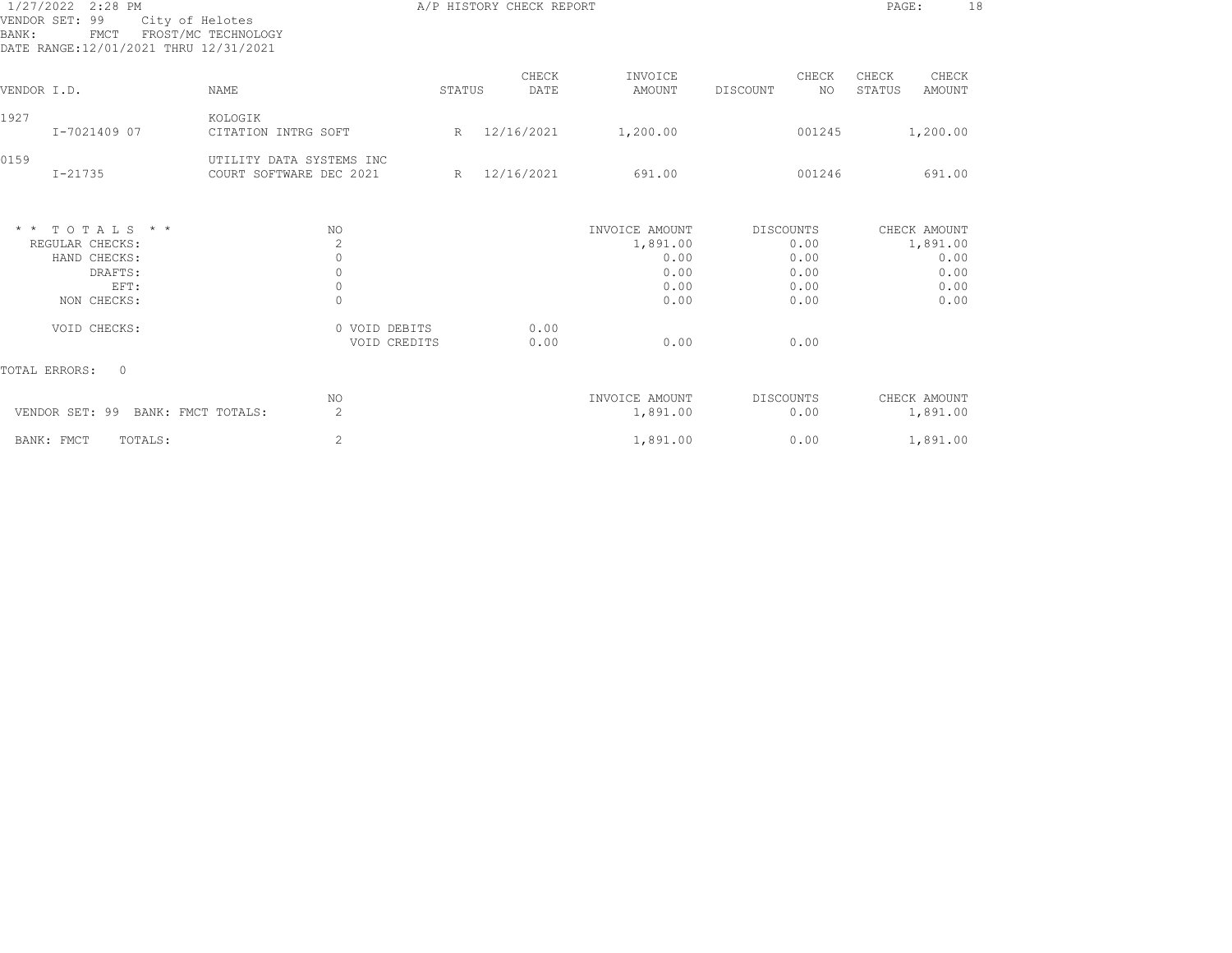| 1/27/2022 2:28 PM<br>VENDOR SET: 99<br>City of Helotes<br>FROST/POLICE TRAINING<br>BANK:<br>FPDT<br>DATE RANGE:12/01/2021 THRU 12/31/2021 |                                           | A/P HISTORY CHECK REPORT |               |                                                  |                                                  |                                                |  |  |
|-------------------------------------------------------------------------------------------------------------------------------------------|-------------------------------------------|--------------------------|---------------|--------------------------------------------------|--------------------------------------------------|------------------------------------------------|--|--|
| VENDOR I.D.                                                                                                                               | NAME                                      | STATUS                   | CHECK<br>DATE | INVOICE<br>AMOUNT                                | CHECK<br>DISCOUNT<br>NO.                         | CHECK<br>CHECK<br>STATUS<br>AMOUNT             |  |  |
| 2187<br>I-PD 1021 TRAINING                                                                                                                | CITIBANK NA<br>CIT CLASS MCGUIRE MELENDEZ |                          | R 12/10/2021  | 300.00                                           | 000270                                           | 300.00                                         |  |  |
| $*$ * TOTALS * *<br>REGULAR CHECKS:<br>HAND CHECKS:<br>DRAFTS:<br>EFT:                                                                    | NO<br>$\circ$<br>$\mathbf 0$<br>$\circ$   |                          |               | INVOICE AMOUNT<br>300.00<br>0.00<br>0.00<br>0.00 | <b>DISCOUNTS</b><br>0.00<br>0.00<br>0.00<br>0.00 | CHECK AMOUNT<br>300.00<br>0.00<br>0.00<br>0.00 |  |  |
| NON CHECKS:<br>VOID CHECKS:                                                                                                               | $\circ$<br>0 VOID DEBITS<br>VOID CREDITS  |                          | 0.00<br>0.00  | 0.00<br>0.00                                     | 0.00<br>0.00                                     | 0.00                                           |  |  |
| TOTAL ERRORS:<br>$\Omega$                                                                                                                 |                                           |                          |               |                                                  |                                                  |                                                |  |  |
| VENDOR SET: 99<br>BANK: FPDT TOTALS:                                                                                                      | NO<br>$\overline{1}$                      |                          |               | INVOICE AMOUNT<br>300.00                         | DISCOUNTS<br>0.00                                | CHECK AMOUNT<br>300.00                         |  |  |
| BANK: FPDT<br>TOTALS:                                                                                                                     |                                           |                          |               | 300.00                                           | 0.00                                             | 300.00                                         |  |  |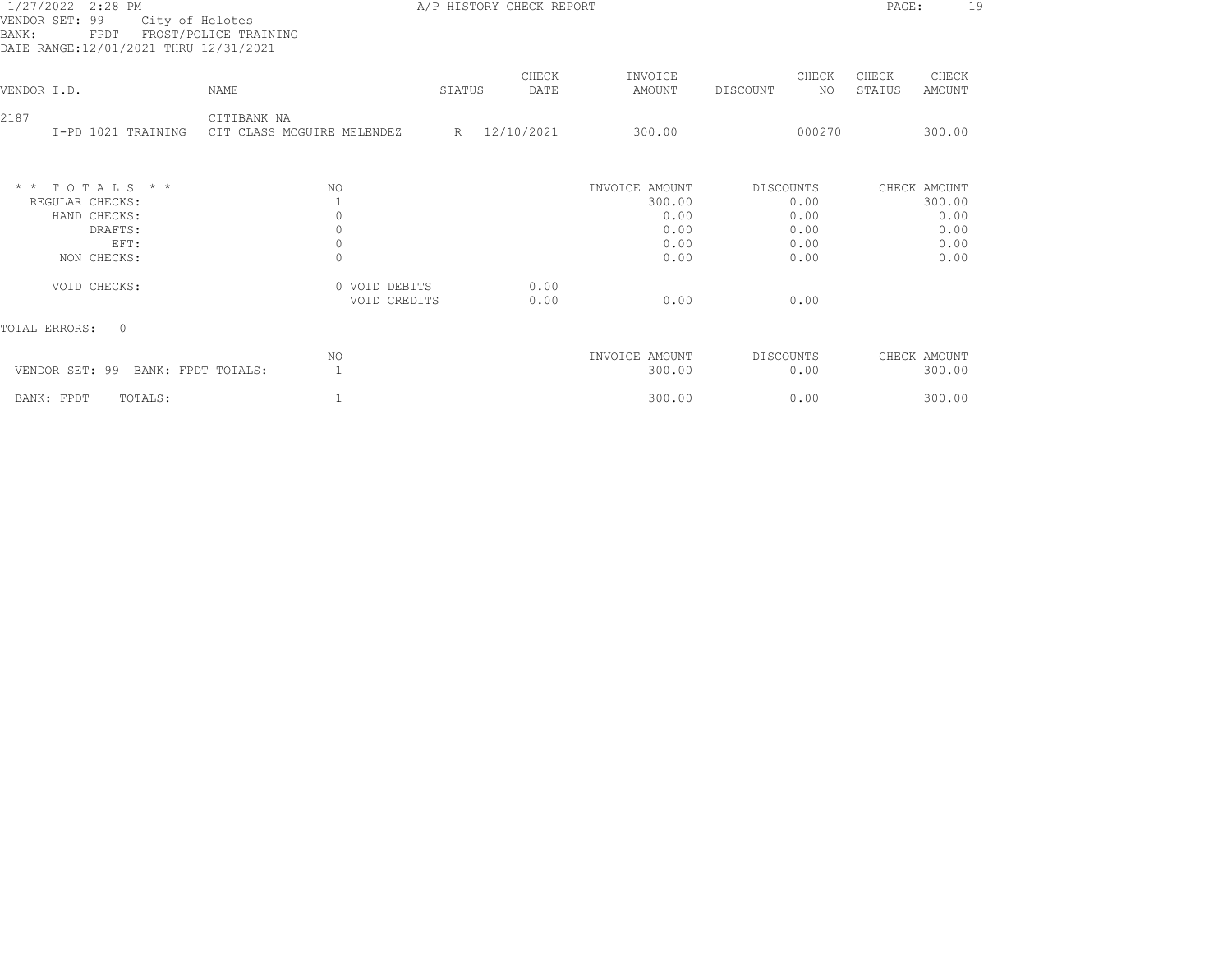| 1/27/2022 2:28 PM<br>VENDOR SET: 99<br>City of Helotes<br>FROST/PEG ACCOUNT<br>BANK:<br>FPEG<br>DATE RANGE:12/01/2021 THRU 12/31/2021 |                                                               | A/P HISTORY CHECK REPORT |               |                          |                          | 2 <sup>c</sup><br>PAGE:            |
|---------------------------------------------------------------------------------------------------------------------------------------|---------------------------------------------------------------|--------------------------|---------------|--------------------------|--------------------------|------------------------------------|
| VENDOR I.D.                                                                                                                           | <b>NAME</b>                                                   | STATUS                   | CHECK<br>DATE | INVOICE<br>AMOUNT        | CHECK<br>NO.<br>DISCOUNT | CHECK<br>CHECK<br>STATUS<br>AMOUNT |
|                                                                                                                                       |                                                               |                          |               |                          |                          |                                    |
| 0069<br>I-5971802                                                                                                                     | HOME DEPOT INC<br>PAINT & SUPPLIES FOR AV PROJEC R 12/10/2021 |                          |               | 188.91                   | 001029                   | 188.91                             |
| $*$ * TOTALS * *                                                                                                                      | NO.                                                           |                          |               | INVOICE AMOUNT           | DISCOUNTS                | CHECK AMOUNT                       |
| REGULAR CHECKS:                                                                                                                       |                                                               |                          |               | 188.91                   | 0.00                     | 188.91                             |
| HAND CHECKS:                                                                                                                          | $\circ$                                                       |                          |               | 0.00                     | 0.00                     | 0.00                               |
| DRAFTS:<br>EFT:                                                                                                                       | 0<br>$\circ$                                                  |                          |               | 0.00<br>0.00             | 0.00<br>0.00             | 0.00<br>0.00                       |
| NON CHECKS:                                                                                                                           | $\mathbf 0$                                                   |                          |               | 0.00                     | 0.00                     | 0.00                               |
| VOID CHECKS:                                                                                                                          | 0 VOID DEBITS<br>VOID CREDITS                                 |                          | 0.00<br>0.00  | 0.00                     | 0.00                     |                                    |
| TOTAL ERRORS:<br>$\Omega$                                                                                                             |                                                               |                          |               |                          |                          |                                    |
| VENDOR SET: 99<br>BANK: FPEG TOTALS:                                                                                                  | NO<br>$\mathbf{1}$                                            |                          |               | INVOICE AMOUNT<br>188.91 | DISCOUNTS<br>0.00        | CHECK AMOUNT<br>188.91             |
| TOTALS:<br>BANK: FPEG                                                                                                                 | 1                                                             |                          |               | 188.91                   | 0.00                     | 188.91                             |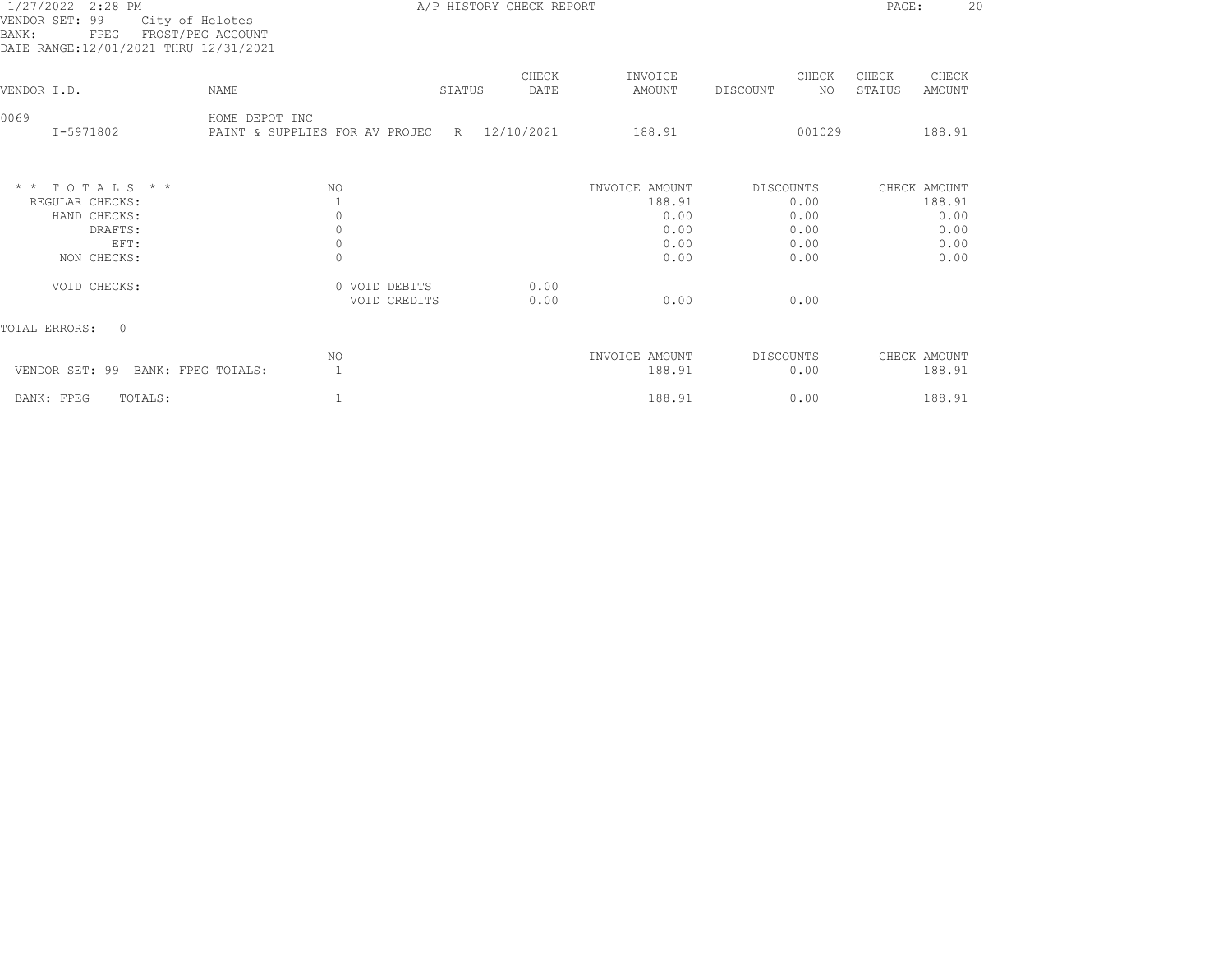| 1/27/2022 2:28 PM<br>VENDOR SET: 99<br>City of Helotes<br>BANK:<br>DATE RANGE:12/01/2021 THRU 12/31/2021 | FSTRT FROST/STREET MAINTENANCE                                     |        | A/P HISTORY CHECK REPORT |                                                              |          |                                                   | PAGE:           | 21                                                         |  |
|----------------------------------------------------------------------------------------------------------|--------------------------------------------------------------------|--------|--------------------------|--------------------------------------------------------------|----------|---------------------------------------------------|-----------------|------------------------------------------------------------|--|
| VENDOR I.D.                                                                                              | <b>NAME</b>                                                        | STATUS | CHECK<br>DATE            | INVOICE<br>AMOUNT                                            | DISCOUNT | CHECK<br>NO                                       | CHECK<br>STATUS | CHECK<br><b>AMOUNT</b>                                     |  |
| 0069<br>$I - 22370$                                                                                      | HOME DEPOT INC<br>CEMENT                                           | R      | 12/10/2021               | 81.36                                                        |          | 001151                                            |                 | 81.36                                                      |  |
| 2310<br>$I - 2118529$                                                                                    | INTERMOUNTAIN SLURRY SEAL<br>MICROSURFACING IRONHORSE WAY          |        | R 12/10/2021             | 152,881.05                                                   |          | 001152                                            |                 | 152,881.05                                                 |  |
| $*$ * TOTALS * *<br>REGULAR CHECKS:<br>HAND CHECKS:<br>DRAFTS:<br>EFT:<br>NON CHECKS:                    | NO.<br>$\overline{c}$<br>$\circ$<br>$\circ$<br>$\circ$<br>$\Omega$ |        |                          | INVOICE AMOUNT<br>152,962.41<br>0.00<br>0.00<br>0.00<br>0.00 |          | DISCOUNTS<br>0.00<br>0.00<br>0.00<br>0.00<br>0.00 |                 | CHECK AMOUNT<br>152,962.41<br>0.00<br>0.00<br>0.00<br>0.00 |  |
| VOID CHECKS:                                                                                             | 0 VOID DEBITS<br>VOID CREDITS                                      |        | 0.00<br>0.00             | 0.00                                                         |          | 0.00                                              |                 |                                                            |  |
| TOTAL ERRORS:<br>$\bigcirc$                                                                              |                                                                    |        |                          |                                                              |          |                                                   |                 |                                                            |  |
| VENDOR SET: 99                                                                                           | NO<br>$\mathbf{2}$<br>BANK: FSTRT TOTALS:                          |        |                          | INVOICE AMOUNT<br>152,962.41                                 |          | DISCOUNTS<br>0.00                                 |                 | CHECK AMOUNT<br>152,962.41                                 |  |
| BANK: FSTRT<br>TOTALS:                                                                                   | $\mathbf{2}^{\prime}$                                              |        |                          | 152,962.41                                                   |          | 0.00                                              |                 | 152,962.41                                                 |  |
| REPORT TOTALS:                                                                                           | 135                                                                |        |                          | 1,341,471.16                                                 |          | 0.00                                              |                 | 1,341,471.16                                               |  |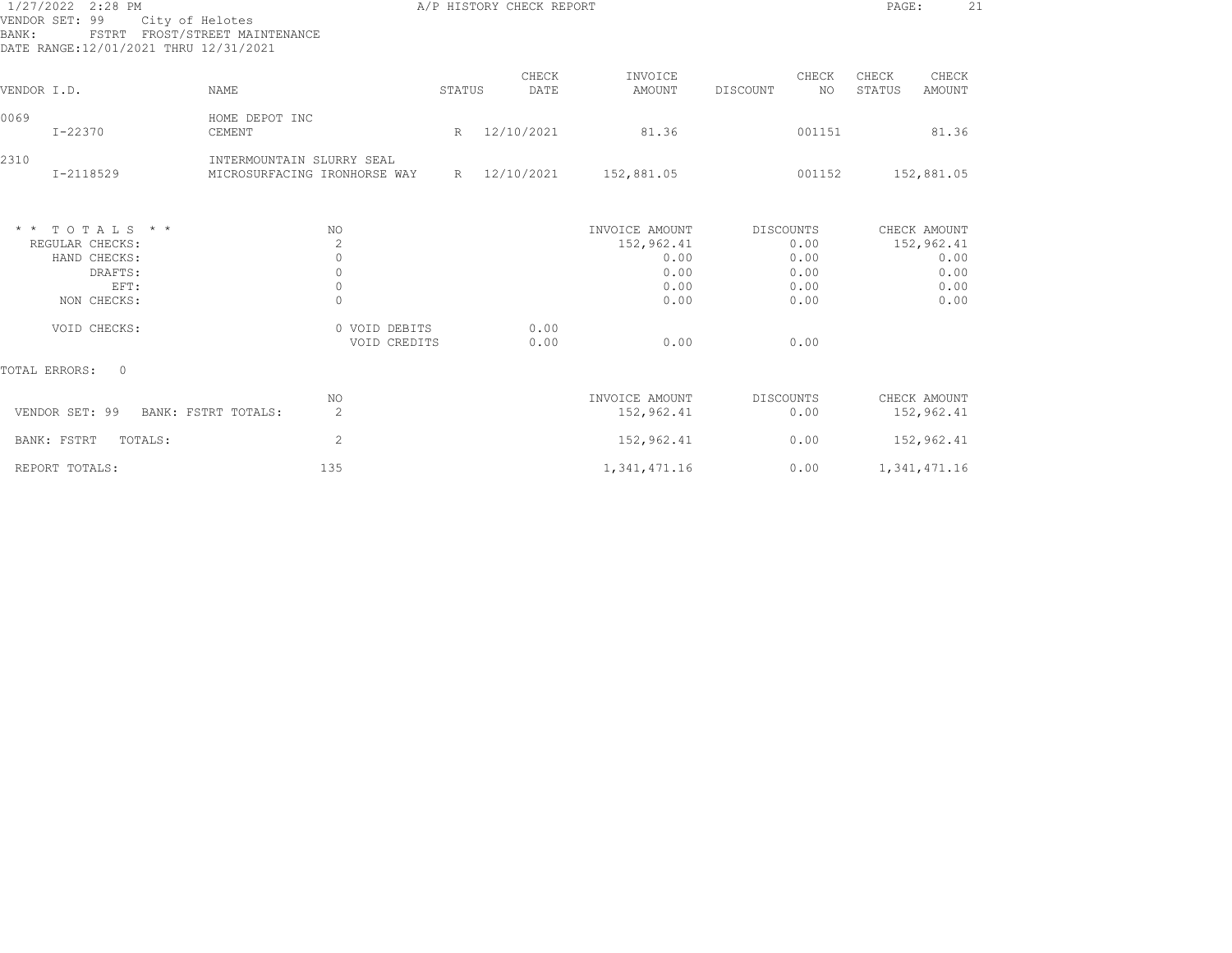| 1/27/2022 2:28 PM                                                                                                                                                                                                      |                                              | A/P HISTORY CHECK REPORT | PAGE: | 22 |
|------------------------------------------------------------------------------------------------------------------------------------------------------------------------------------------------------------------------|----------------------------------------------|--------------------------|-------|----|
|                                                                                                                                                                                                                        |                                              | SELECTION CRITERIA       |       |    |
| VENDOR SET: 99-AP VENDOR LIST<br>VENDOR:<br>ALL<br>BANK CODES: All<br>FUNDS: All                                                                                                                                       |                                              |                          |       |    |
| CHECK SELECTION                                                                                                                                                                                                        |                                              |                          |       |    |
| CHECK RANGE: 000000 THRU 999999<br>DATE RANGE: 12/01/2021 THRU 12/31/2021<br>INCLUDE ALL VOIDS: YES                                                                                                                    | CHECK AMOUNT RANGE: 0.00 THRU 999,999,999.99 |                          |       |    |
| PRINT OPTIONS<br>SEQUENCE:                                                                                                                                                                                             | CHECK NUMBER                                 |                          |       |    |
| PRINT TRANSACTIONS: YES<br>$PRTNT$ $G/T$ .<br>NO <sub>N</sub><br>UNPOSTED ONLY: NO<br>EXCLUDE UNPOSTED:<br>MANUAL ONLY:<br>STUB COMMENTS:<br>NO.<br>REPORT FOOTER:<br>NO.<br>CHECK STATUS: NO<br>PRINT STATUS: * - All | NO.<br>NO.                                   |                          |       |    |
|                                                                                                                                                                                                                        |                                              |                          |       |    |